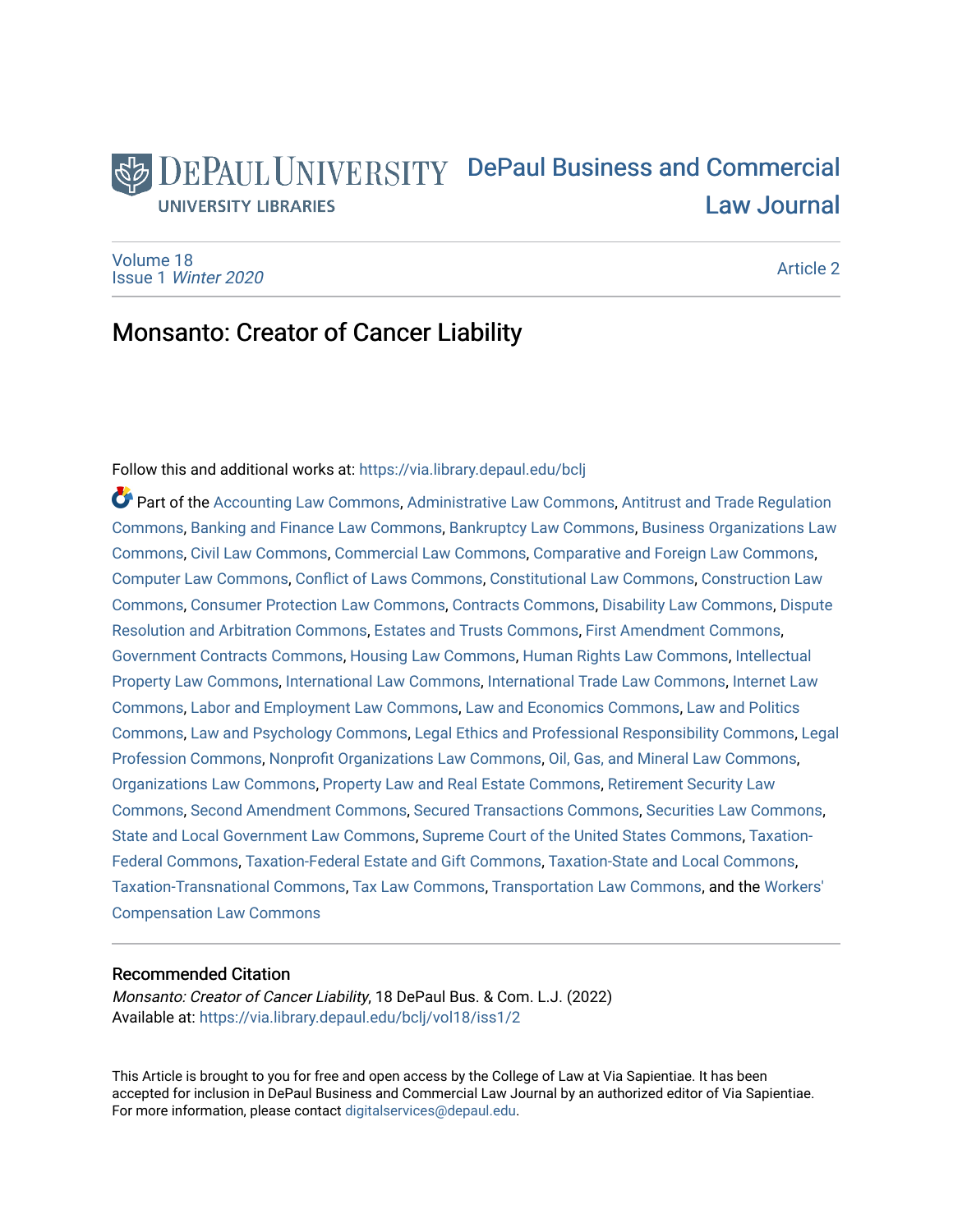# **Monsanto: Creator of Cancer Liability?**

# *Morgan Dilbeck*

#### I. INTRODUCTION

*Johnson v. Monsanto Company* ("*Johnson*") can be seen as a landmark decision, "opening the floodgates" for future claimants, and blurring the lines of potential liability.<sup>1</sup> This case sets a dangerous precedent and will have significant consequences for the Monsanto Company and its consumers, both domestically and internationally. This Comment will analyze both party's arguments, the jury's verdict, and the potential impact of this decision on Monsanto's current and future position in the market of agricultural business.

As one of America's most controversial corporations, the Monsanto Company ("Monsanto") is no stranger to bad publicity and public ire. Some claim that Monsanto's products contain harmful chemicals that have caused illnesses, birth defects, and even death. As a result of these beliefs, Monsanto has been involved in thousands of lawsuits, many of which have resulted in confidential settlements. However, in 2016, Monsanto was sued by an individual who claimed that use of a Monsanto product caused his cancer. This lawsuit was the first of its kind against Monsanto and resulted in a massive judgment against the company. However, the scientific basis for these types of claims is hotly debated and lacks any real consensus. Thus, basing a decision on such highly disputed scientific information is not correct and will result in serious legal consequences for similar cases in the future.

Roundup herbicide was first branded and marketed for non-selective weed control in the United States in 1974 by Monsanto. The active ingredient in Roundup herbicide is glyphosate, whose global herbicide market share is approximately 25% as of 2017, making it the most widely used herbicide on the planet. The widespread use of glyphosate can be contributed to several factors. Initially, after introduction, glyphosate could only be used for non-selective weed control in situations such as railroad right of ways, urban weed control, home and garden use and any application where unwanted vegetation was problematic. However, in the mid-1990s, scientists at Monsanto dis-

<sup>1.</sup> Johnson v. Monsanto Co., No. 16-cv-01244-MMC, 2016 U.S. Dist. LEXIS 58309 (N.D. Cal. May 2, 2016).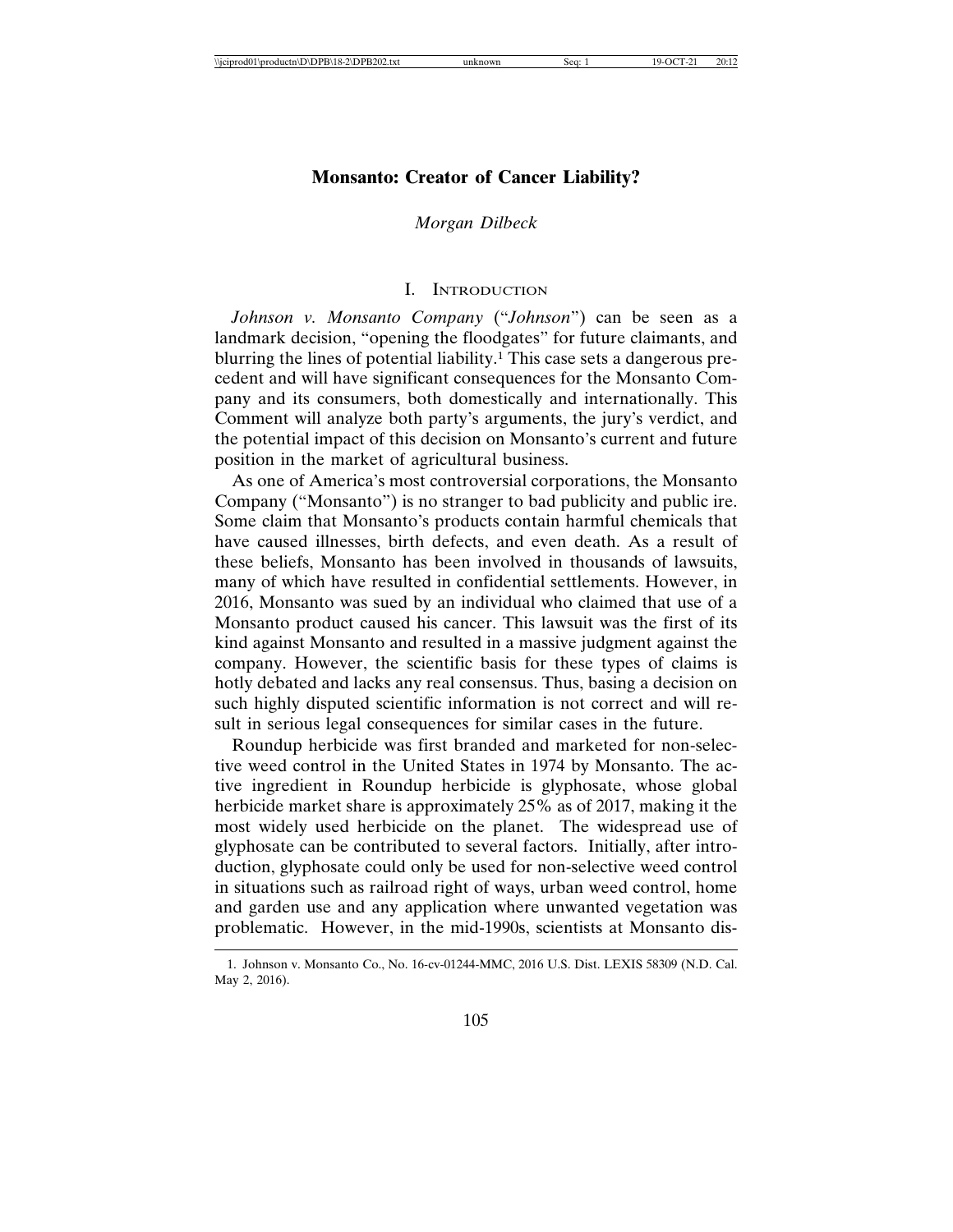covered genes and subsequent genetic engineering techniques that allowed glyphosate to be applied directly over the top of soybeans without causing harm to the soybean plant. Genetic engineering of crop species transformed the landscape of glyphosate use from small market share with limited utility to large market share and ubiquitous use around the planet.

Before this genetic engineering, glyphosate would kill almost any plant species that it came in contact with as a spray solution. Glyphosate is unique as a spray solution in the sense that it affects the production of three key amino acids that are required for plant development. These amino acids and metabolic pathways are exclusive to plants and are not present in mammals or insects. Therefore, much of the agricultural and non-crop use of glyphosate has been considered "safe" because of its mode of action.

Once soybeans were successfully genetically engineered to withstand glyphosate, the entire use pattern changed. Soon after soybeans, other crops such as corn, wheat, sugar beets, alfalfa and others were also genetically engineered to withstand glyphosate. The two largest crops grown in the United States today, by acres planted, are corn and soybeans. These two crops are planted on over 150 million acres of U.S. farm ground making them the two most important sources of food and feed produced by American farmers. Approximately 80% (120,000,000 acres) of corn and soybeans today are marketed as "Roundup Ready," or glyphosate tolerant, due to advances in genetic engineering. Roundup has moved from a relatively small, non-crop niche market, to the most widely used herbicide on the planet in the past two decades.

#### II. BACKGROUND

#### A. *The Monsanto Company*

Monsanto is a multinational agricultural company that sells conventional seeds, genetically modified seeds for agricultural purposes, data solutions for farmers, and chemicals such as herbicides that are used for crop protection. It largely focuses on agricultural technology and research that increases profits and yields for farmers throughout the world. Monsanto has facilities in 69 countries and has over 20,000 employees globally. After the company was divested from Pharmacia Corporation in 2002, agricultural biotechnology was firmly established as Monsanto's new strategic focus.

Monsanto has been at the center of agricultural controversy since it first began pioneering biotechnology in the 1980s. One of Monsanto's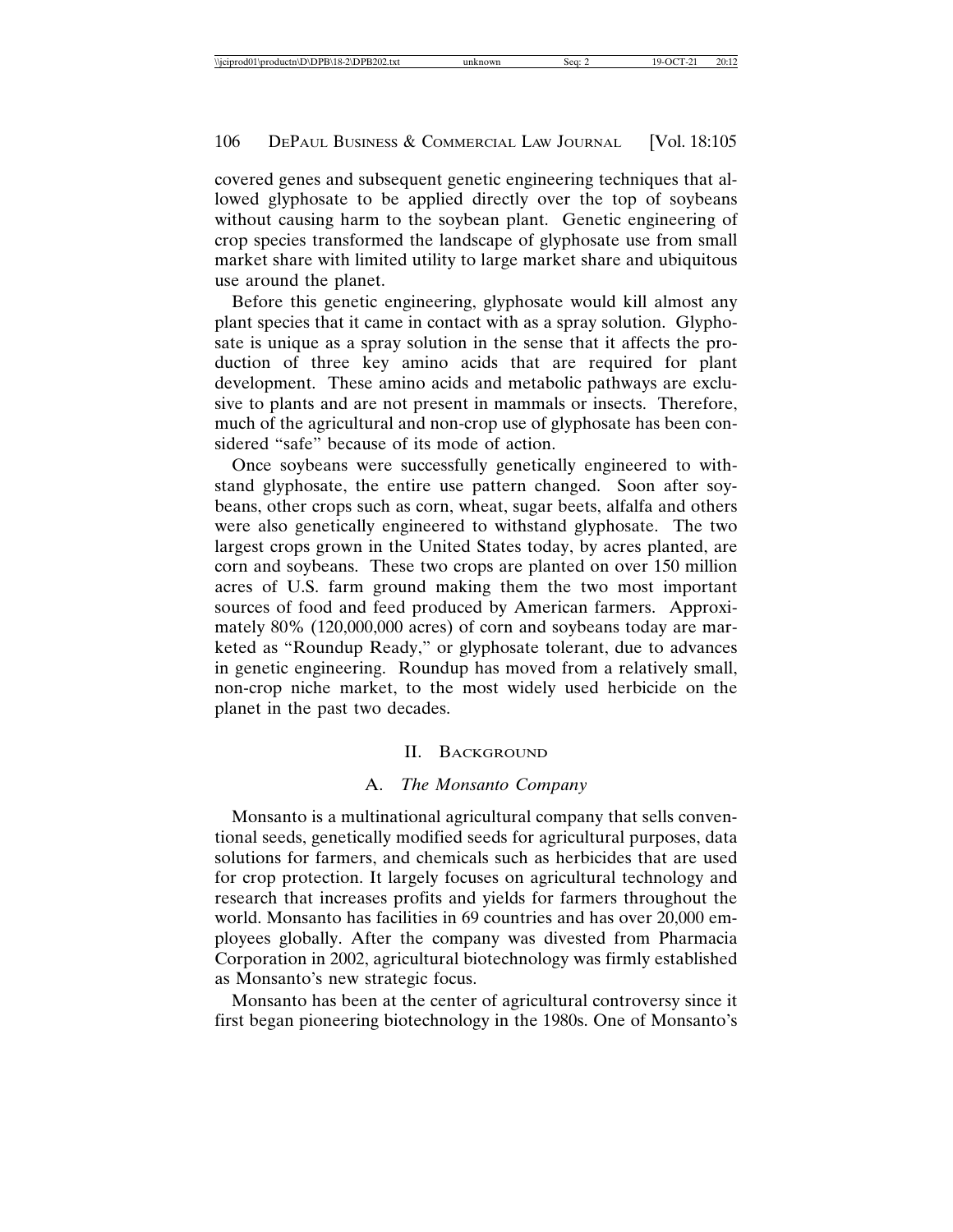most popular and controversial crop protection products is commonly referred to as RoundUp. RoundUp is made from the active ingredient Glyphosate, which has been heavily debated by adversaries as toxic and unsafe for use.

Glyphosate sales are an extremely important revenue source for Monsanto. In 2014, Monsanto sold over \$4.7 billion worth of herbicides and made \$1.9 billion in gross profits from herbicide products.2 This was largely made from the sale of RoundUp products, which contain glyphosate. This represents a significant share of the global glyphosate market.

#### B. *Glyphosate as a Potential Carcinogen*

The existence of a relationship between glyphosate and cancer is currently a heavily debated issue in the agricultural industry. There have been reports that glyphosate is safe and non-carcinogenic, meaning it does not cause cancer, while other reports claim glyphosate is dangerous and carcinogenic, meaning that it does cause cancer.3 In 2017, the European Chemicals Agency's (ECHA) Committee for Risk Assessment concluded, based on scientific evidence, glyphosate should not be characterized as a carcinogen.4 A joint report by the UN Food and Agricultural Organization and the World Health Organization determined that glyphosate is unlikely to pose a dietary carcinogenic risk to humans.5 A report by Health Canada stated that, "currently, no pesticide regulatory authority, including Health Canada, considers glyphosate to be a carcinogenic risk of concern to humans."6

However, the International Agency for Research on Cancer (IARC) reported in 2015 that glyphosate is *probably* carcinogenic to humans. Specifically, the IARC stated:

<sup>2.</sup> Maxx Chatsko, *How Much Money Does Monsanto Make From Roundup?*, THE MOTLEY FOOL (May 26, 2016, 9:17 AM), https://www.fool.com/investing/2016/05/26/how-much-moneydoes-monsanto-make-from-roundup.aspx.

<sup>3.</sup> *Noncarcinogenic*, MERRIAM-WEBSTER DICTIONARY (last visited Apr. 8, 2019), available at https://www.merriamwebster.com/medical/noncarcinogenic.

<sup>4.</sup> *Glyphosate not classified as a carcinogen by ECHA*, EUROPEAN CHEMICALS AGENCY (Mar. 15, 2017), https://echa.europa.eu/-/glyphosate-not-classified-as-a-carcinogen-by-echa.

<sup>5.</sup> Kate Kelland, U.N. experts find weed killer glyphosate unlikely to cause cancer, thomson reuters (May 16, 2016, 8:45 AM), https://www.reuters.com/article/us-health-who-glyphosate/u-nexperts-find-weed-killer-glyphosate-unlikely-to-cause-cancer-idUSKCN0Y71HR.

<sup>6.</sup> *Reevaluation Decision RVD2017-01, Glyphosate,* GOVERNMENT OF CANADA (Apr. 28, 2017), available at https://www.canada.ca/en/health-canada/services/consumer-product-safety/reports-publications/pesticides-pest-management/decisions-updates/registration-decision/2017/ glyphosate-rvd-2017-01.html.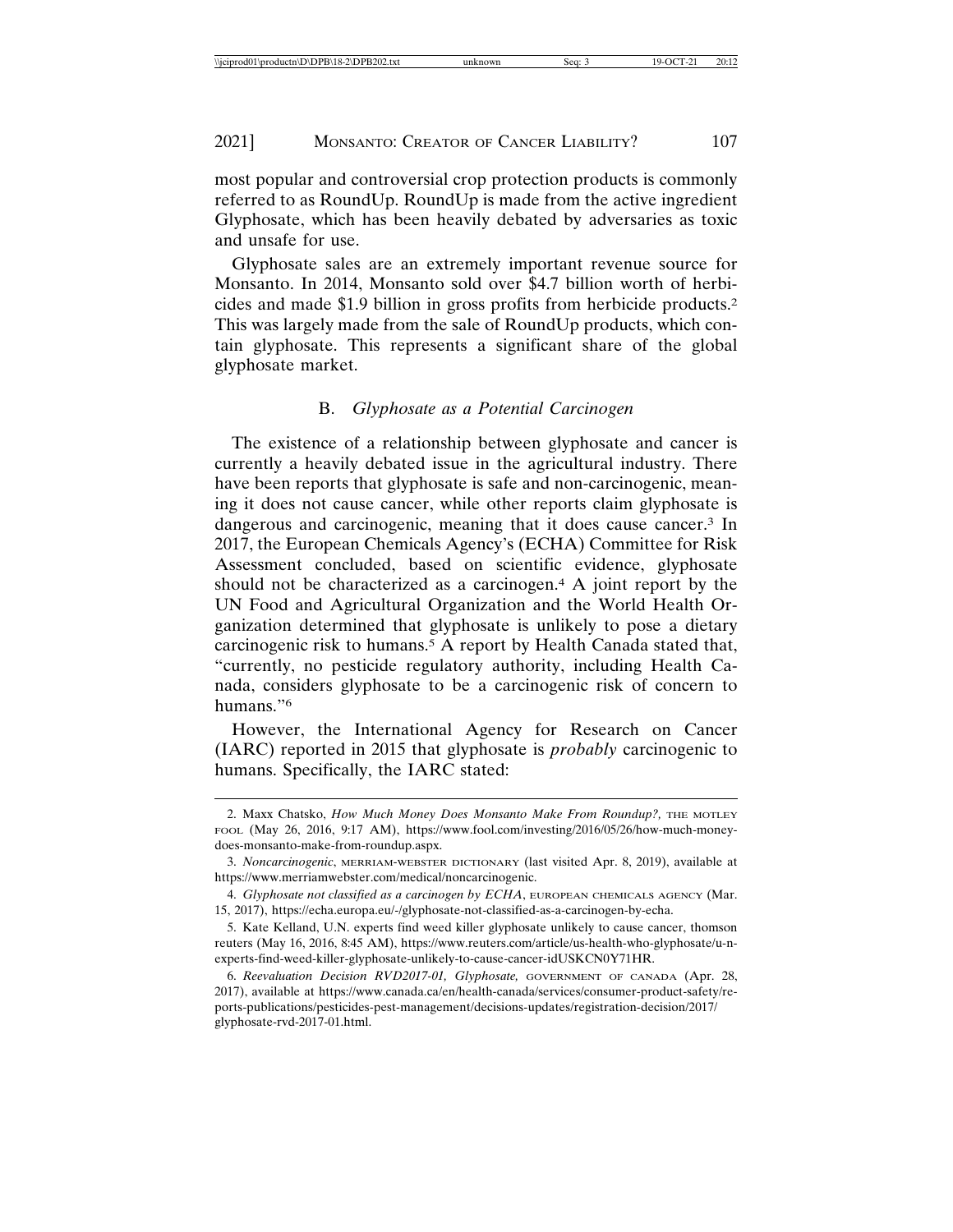For the herbicide glyphosate, there was limited evidence of carcinogenicity in humans for non-Hodgkin Lymphoma. The evidence in humans is from studies of exposures, mostly agricultural, in the USA, Canada, and Sweden published since 2001. In addition, there is convincing evidence that glyphosate can also cause cancer in laboratory animals.7

#### C. *Glyphosate use in Monsanto Products*

Glyphosate is a herbicide, which is used widely for agricultural and horticultural purposes, as well as for aesthetic purposes in lawns and gardens. Farmers use products that contain glyphosate to increase crop yield by removing weed competition and lessening the need for tillage practices, which cause soil erosion and moisture loss.

On March 28, 2017, California's Office of Environmental Health Hazard Assessment (OEHHA) announced that glyphosate would be listed as a chemical known to the state to cause cancer after a judicial decision on Monsanto's request for a stay of the listing. Monsanto was unsuccessful in a stay for the listing. Accordingly, glyphosate was officially listed as a chemical known to the state of California to cause cancer as of July 7, 2017.8 There are around 800 other chemicals included in the Californian list of chemicals known to cause cancer. For example, aloe vera, coconut oil, and wood dust are all included on this list.<sup>9</sup>

California is one of the most progressive states in the nation with new laws addressing critical issues such as abortion, immigration, farming, and the environment.10 As a result, many of California's laws have served as standards for other states to follow, and often they do.11 For example, California's laws surrounding privacy and data se-

<sup>7.</sup> *IARC Monographs Volume 112: evaluation of five organophosphate insecticides and herbicides,* WORLD HEALTH ORGANIZATION (Mar. 20, 2015), https://www.iarc.fr/wp-content/uploads/ 2018/07/MonographVolume112-1.pdf.

<sup>8.</sup> *Glyphosate to be Listed Under Proposition 65 as Known to the State to Cause Cancer*, OEHHA (Mar. 28, 2017), https://oehha.ca.gov/media/downloads/crnr/ 032817tobelistedglyphosate.pdf.

<sup>9.</sup> *Chemicals Known to the State to Cause Cancer or Reproductive Toxicity*, OFFICE OF ENVI-RONMENTAL HEALTH HAZARD ASSESSMENT (Dec. 29, 2017), https://oehha.ca.gov/media/ downloads/proposition-65/p65122917.pdf.

<sup>10.</sup> Sonali Kolhhatkar, *With a Spate of New Laws, California May Be the Most Progressive State in the Nation,* TRUTH DIG (Oct. 16, 2015), https://www.truthdig.com/articles/with-a-spate-ofnew-laws-california-may-be-the-most-progressive-state-in-the-nation/.

<sup>11.</sup> Hogan Lovells, *California Continues to Shape Privacy and Data Security Standards*, INTER-NATIONAL ASSOCIATION OF PRIVACY PROFESSIONALS (Oct. 1, 2013), https://iapp.org/news/a/california-continues-to-shape-privacy-and-data-security-standards/.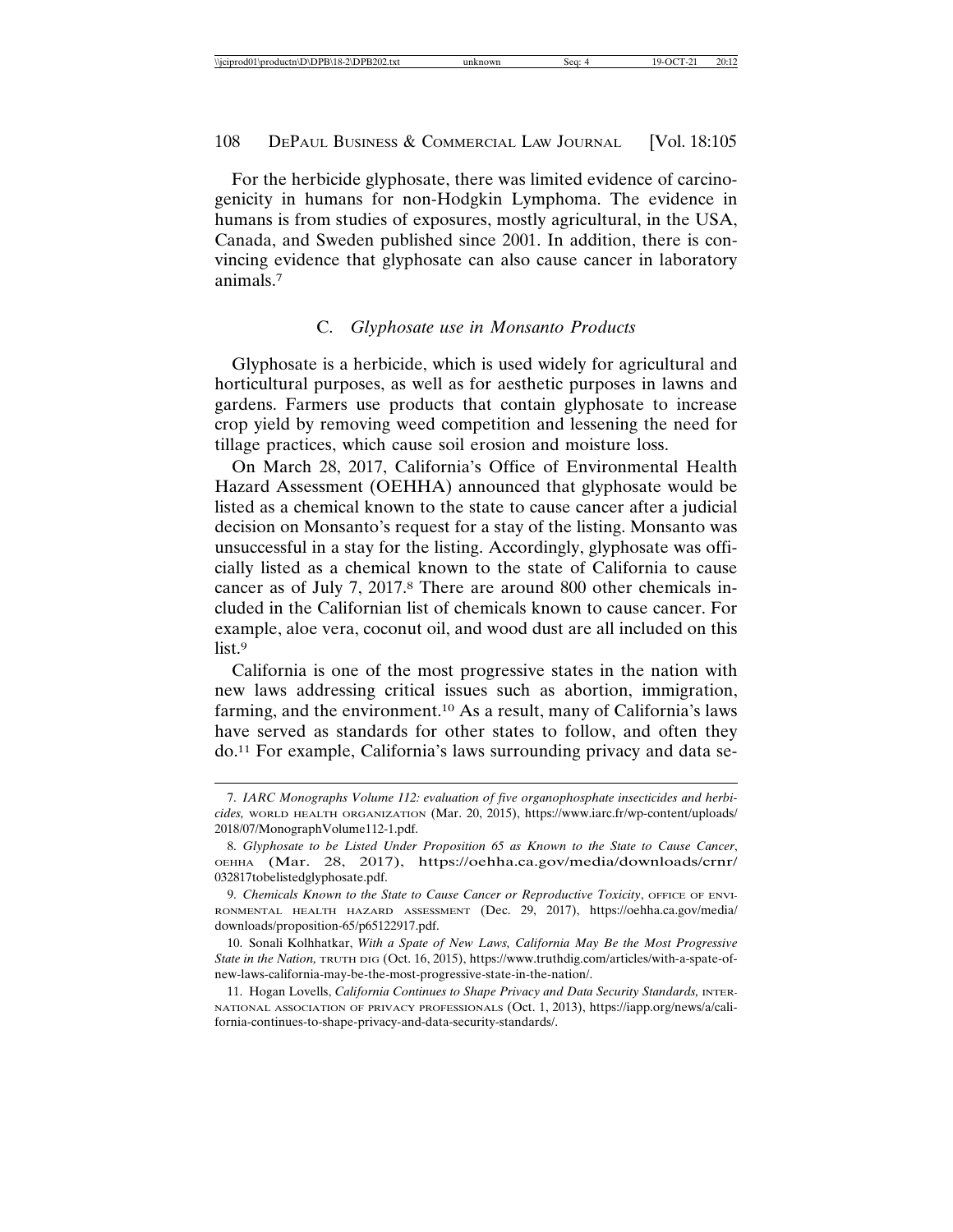curity are some of the strictest in the country.12 This has made some companies adopt California's standards as part of their baseline standards for privacy and data security.13 It may not seem like one state's laws could impact an entire nation, but to an extent they do*.* 14 One out of every eight Americans lives in California.15 These factors, and others, make California an important market for many different industries, including agricultural business.

Glyphosate is not banned in any Organization for Economic Cooperation and Development (OECD) country, including the United States, Australia, and the European Union.16 However, there are currently initiatives underway in the U.S., the E.U., and Canada seeking to ban the use of glyphosate.17 For example, a citizens' initiative in the E.U. to ban glyphosate received more than the 1 million signatures necessary to put the issue before lawmakers.18 The European Commission ultimately decided that there were neither scientific nor legal grounds to justify a ban of glyphosate and thus the Commission would not make a legislative proposal to that effect.19 The European Commission, however, did come forward with a legislative proposal that would enhance the transparency in scientific assessments and the quality and independence of the scientific studies that are the basis of the assessments carried out by the European Food Safety Authority (EFSA).20 Currently, no decision by an OECD member country to prohibit all uses of glyphosate for health or environmental reasons has been identified.21

<sup>12.</sup> *Id.*

<sup>13.</sup> *Id.*

<sup>14.</sup> Id.

<sup>15.</sup> Id.

<sup>16.</sup> William Dotinga, Citizens' Initiative to Ban Herbicide Cleared for Consideration by EU Lawmakers, COURTHOUSE NEWS SERVICE (Oct. 9, 2017), https://www.courthousenews.com/citizens-initiative-ban-herbicide-cleared-consideration-eu-lawmakers/.

<sup>17.</sup> Id.

<sup>18.</sup> Commission's answer and follow-up, EUROPEAN COMMISSION (Nov. 24, 2018), available at http://ec.europa.eu/citizens-initiative/public/initiatives/successful/details/follow-up/2017/000002/ en?lg=en.

<sup>19.</sup> Id.

<sup>20.</sup> Id.

<sup>21.</sup> Id.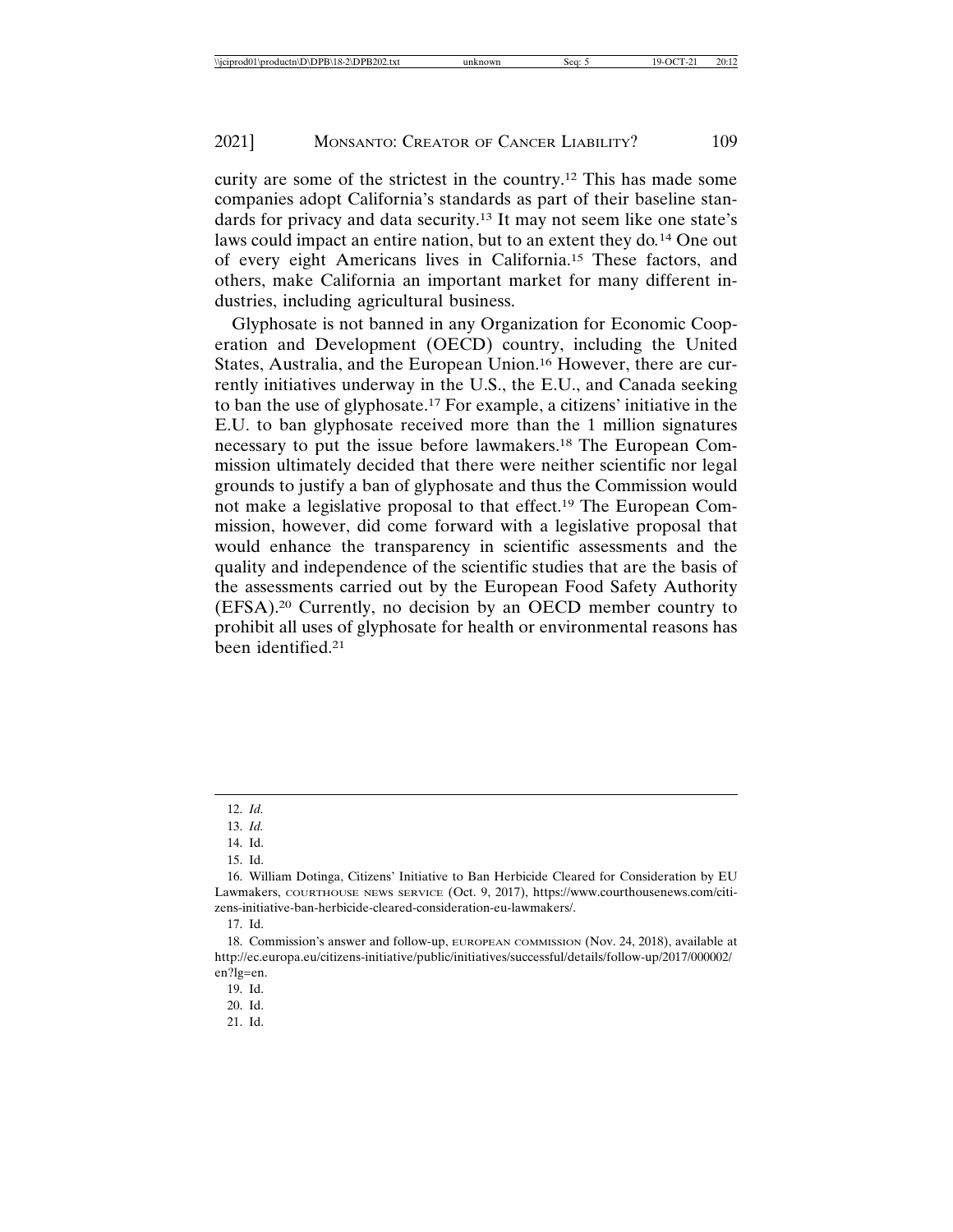#### III. JOHNSON <sup>V</sup>. MONSANTO

#### A. *Background*

Dewayne Johnson ("Johnson") was a former school groundskeeper for a school district in Benicia, California.22 He was married and had three children. Johnson was terminally ill and was diagnosed with Non-Hodgkin's Lymphoma, a blood cell cancer, in 2014.23 He claimed that his extensive use of RoundUp caused his cancer.24 During his time as a groundskeeper for the school district, Johnson mixed and sprayed hundreds of gallons of RoundUp at schools and sports fields in the area.25 Some days he would spray 150 gallons of RoundUp over the span of several hours.26 Johnson wore protective gear to be cautious, but never was concerned about the health risks because Monsanto did not place any warning labels on the product.<sup>27</sup> Johnson had even been told that the product was "safe enough to drink" during a training session.28 In 2014, Johnson started experiencing rashes and other forms of skin irritation.29 Soon he had marks on his face and lesions all over his body.30 Eventually, Johnson's doctors discovered the skin condition was actually cancer.31 In July 2017, after chemotherapy and other treatments, his oncologist gave him six months to live.32 Johnson was one of the first plaintiffs to take Monsanto to trial over allegations that glyphosate sold under their RoundUp brand causes cancer.33 Johnson's case was able to go to trial because doctors said he was near death. In California, dying plaintiffs can be granted an expedited trial.34

# B. *Johnson's Argument*

Johnson argued that his Glyphosate exposure likely caused his Non-Hodgkin's Lymphoma. Further, Johnson stated that Monsanto knew of the dangers of Glyphosate, but it nevertheless continued misleading

<sup>22.</sup> Sam Levin, The Man Who Beat Monsanto: "They Have to Pay For Not Being Honest," THE GUARDIAN (Sept. 26, 2018), https://www.theguardian.com/business/2018/sep/25/monsantodewayne-johnson-cancer-verdict.

<sup>23.</sup> Id.

<sup>24.</sup> Id.

<sup>25.</sup> Id.

<sup>26.</sup> Id.

<sup>27.</sup> Levin, supra note 22.

<sup>28.</sup> Id.

<sup>29.</sup> Id.

<sup>30.</sup> Id.

<sup>31.</sup> Id.

<sup>32.</sup> Levin, supra note 22.

<sup>33.</sup> Id.

<sup>34.</sup> Id.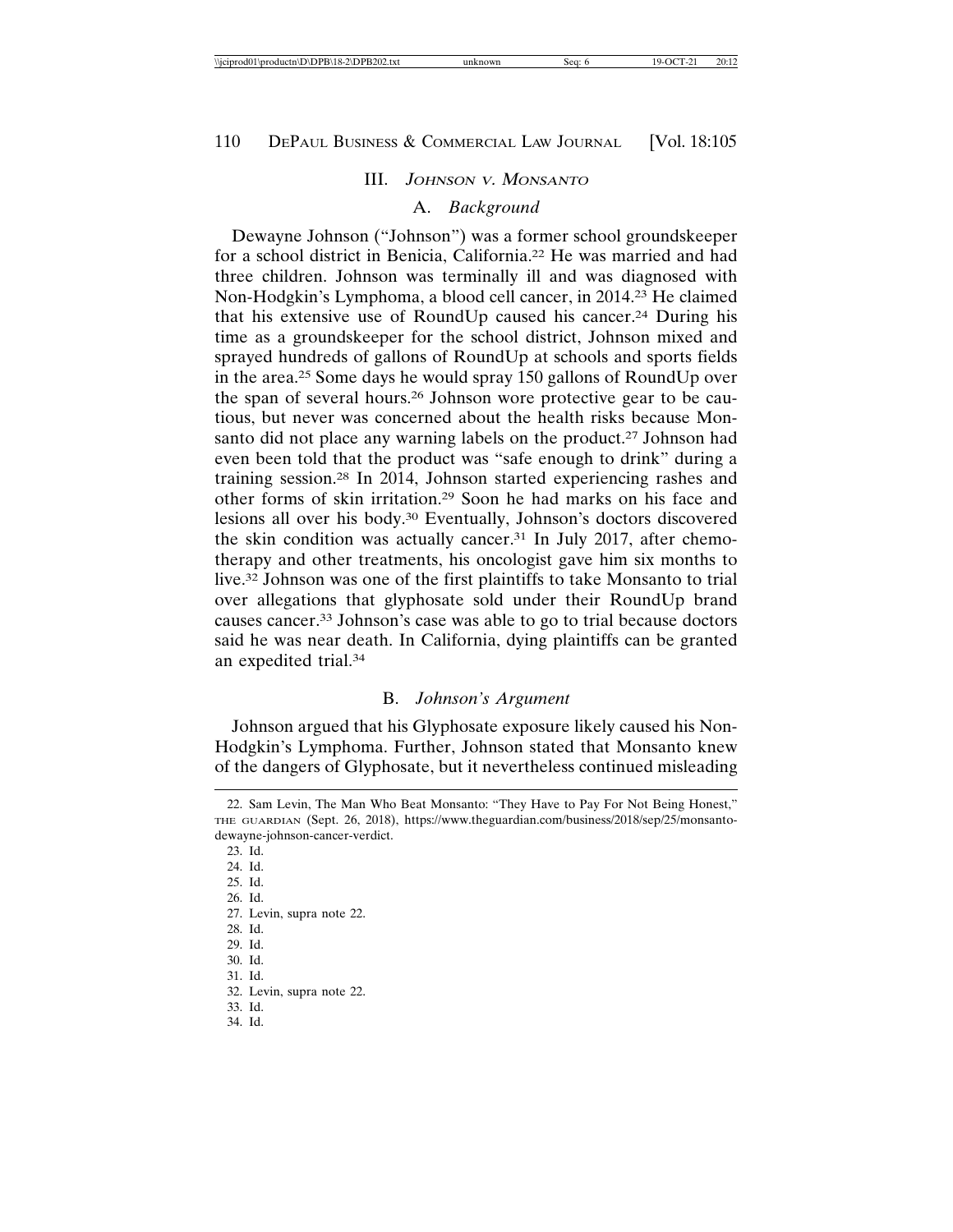and influencing both regulatory authorities and the public. Johnson presented internal documents that showed Monsanto's awareness of the danger involved in using Glyphosate. For example, internal emails from Monsanto executives were shown that allegedly demonstrated how the corporation ignored experts' warnings, sought favorable scientific analyses, and helped to "ghostwrite" research that encouraged continued usage. Moreover, Johnson contended that Monsanto failed to warn consumers about the alleged risk from their product.

## C. *Monsanto's Argument*

In response, Monsanto relied on the generally held belief that Glyphosate simply does not cause cancer. Monsanto has long maintained that RoundUp does not cause cancer, and that the IARC report was greatly outnumbered by studies finding glyphosate to be safe. For example, Monsanto relied on over 800 scientific studies conducted over more than four decades, all of which support the safe use of Glyphosate. Further, Monsanto argued that the type of cancer contracted by Johnson takes many years to form. Therefore, Monsanto concluded the short period between Johnson's first exposure in 2012 and his diagnosis in 2014 made any connection between his contact with glyphosate and the disease impossible.

Scott Partridge, Vice President of Monsanto, stated that rather than relying on science, Johnson distorted the facts and used baseless and incorrect emotional appeals to reach the jury. Partridge further stated that Johnson's conduct was troubling and admonished by the Judge. Monsanto is concerned that this conduct impacted the jury's decision and plans to raise this issue on appeal.

# D. *The Court's Decision*

The jury found that Monsanto acted with malice and oppression because Monsanto knew of the dangers of glyphosate and acted with a reckless disregard for human life. On August 10, 2018, Johnson was awarded \$289 million in compensatory and punitive damages.

While it's medically impossible to prove RoundUp specifically caused Johnson's terminal illness, it is also impossible for Monsanto to prove that it did not cause his cancer. Under California law, Johnson had to prove that his cancer would not have occurred *but for* his exposure to RoundUp. In other words, all that Johnson needed to prove was whether RoundUp was a "substantial contributing factor" to his illness.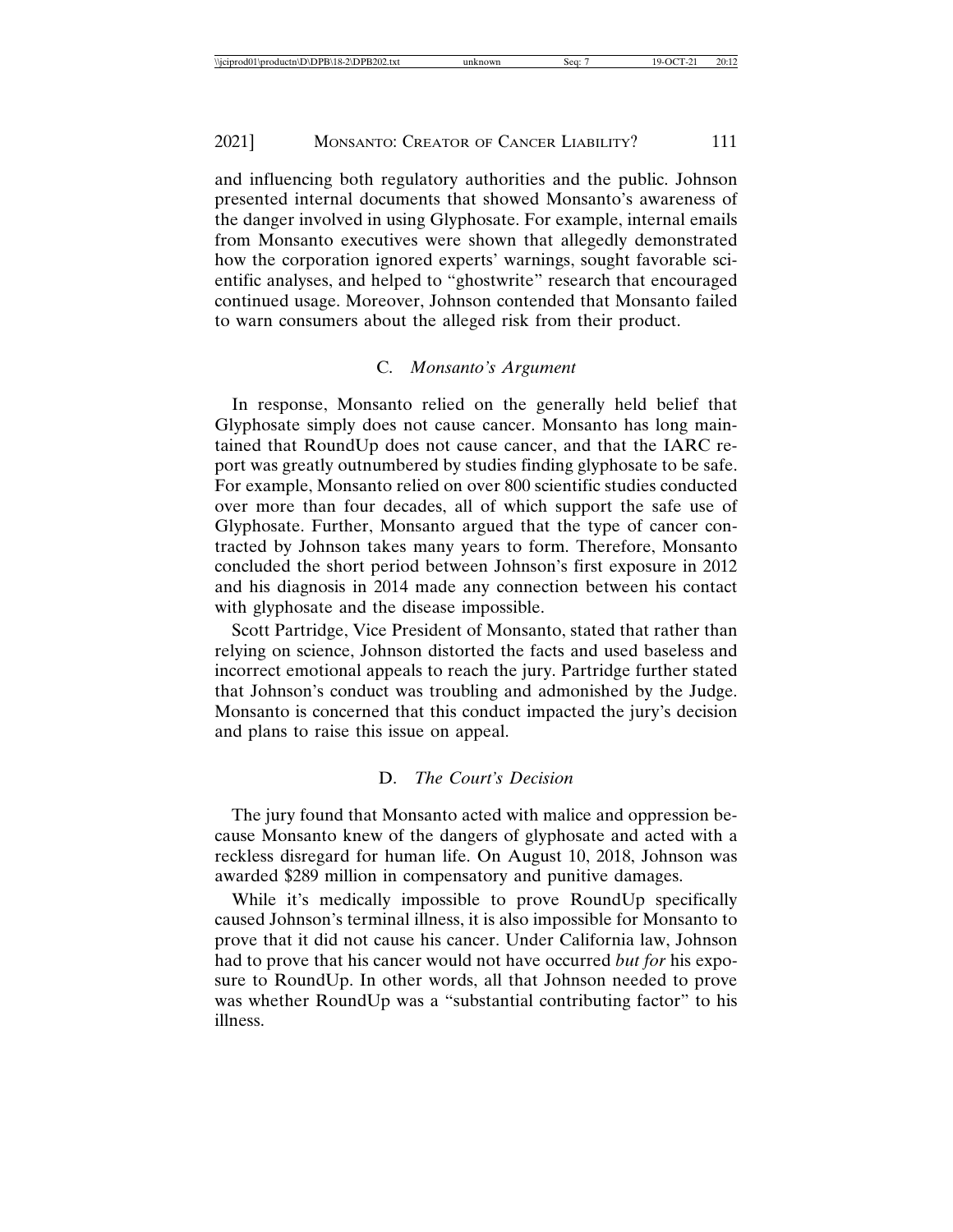Following the jury's verdict, on October 26, 2018, the Superior Court lowered the amount in damages to approximately \$78 million.35 Monsanto requested a new trial on the punitive damages portion.<sup>36</sup> However, Johnson accepted the decreased award of \$78 million.<sup>37</sup> If Johnson did not accept the smaller amount, then a new trial would have been set.38

Monsanto has appealed the decision in the California State Court of Appeals.39 Consequently, Johnson has also filed an appeal to reinstate the jury award.40 Johnson's attorneys are seeking an expedited handling of the appeal due to Johnson's declining health.<sup>41</sup>

#### IV. ANALYSIS

#### A. *Cancer as a Cause of Action*

Cancer is an extremely difficult case to try. To recover damages in a personal injury lawsuit, a plaintiff has the burden of establishing a causal relationship between the defendant's harmful conduct and the plaintiff's injury. In environmental litigation, proving causation is even more difficult. Courts may differentiate between general and specific causation. General causation addresses whether a substance is capable of causing a particular injury or condition. Specific causation addresses whether a particular substance caused a specific individual's injury. In *Johnson,* the court needed to assess whether specific causation existed between Johnson and his Non-Hodgkin's Lymphoma.

The difficulty in proving causation in environmental litigation is a significant barrier to recovery of damages for several reasons. First, scientific knowledge about the toxicity of substances is incredibly limited. Second, how substances move and interact in the environment is often unknown or difficult to trace. Third, the level or timing of a plaintiff's exposure is often unknown. These factors create incredible ambiguity in the cause of a plaintiff's injury. Further, multiple sub-

<sup>35.</sup> Holly Yan, *Judge Denies Monsanto's Request to Scrap \$250 Million Punishment – But Drops it to \$39 Million,* CNN (October 23, 2018), https://www.cnn.com/2018/10/22/health/monsanto-judge-final-ruling-dewayne-johnson-case/index.html.

<sup>36.</sup> *Id.*

<sup>37.</sup> Groundskeeper Accepts Reduced \$78 Million Award in Monsanto Cancer Suit, NPR (Nov. 1, 2018, 2:48 AM), https://www.npr.org/2018/11/01/662812333/groundskeeper-accepts-reduced-78-million-in-monsanto-cancer-suit.

<sup>38.</sup> *Id.*

<sup>39.</sup> Carey Gillam, *Monsanto Roundup Trial Tracker*, U.S. RIGHT TO KNOW (Apr. 8, 2019), https://usrtk.org/pesticides/monsanto-roundup-trial-tracker/.

<sup>40.</sup> *Id.*

<sup>41.</sup> *Id.*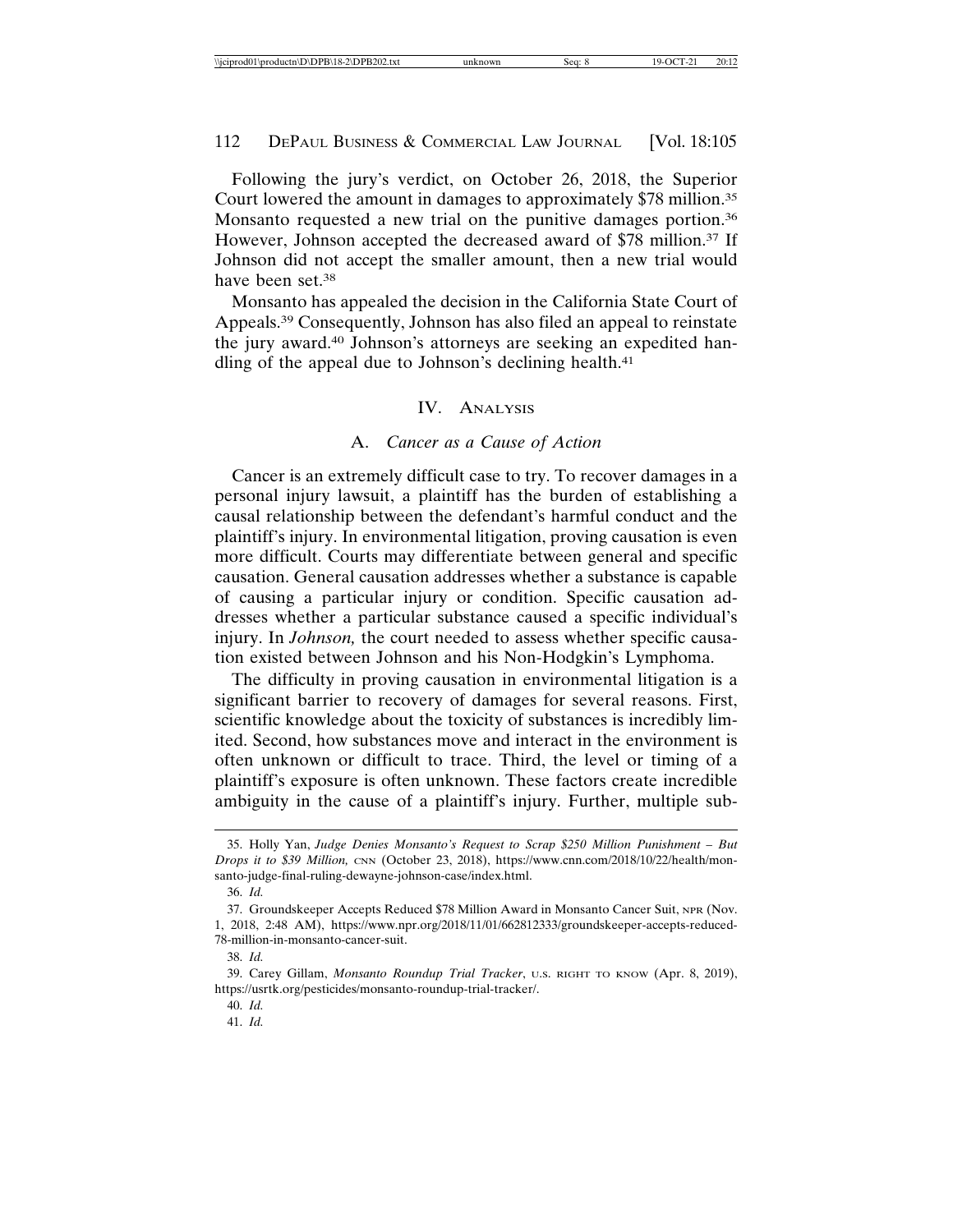stances can cause a single injury, so assigning causation to one substance rather than another is incredibly difficult to prove.

Courts have consistently pointed out that association does not equal causation. In the case of cancer, a physician cannot perform a biopsy or x-ray to determine what precisely caused the cancer. The majority of Lymphoma cases are idiopathic, meaning the cause is unknown.42 This is also true for most cases of Non-Hodgkin's Lymphoma, which is the type of cancer that Johnson had. Thus, it is entirely possible that Johnson's cancer could have developed from something completely unrelated to his exposure to RoundUp.

The uncertainty surrounding the cause of Johnson's cancer makes it incredibly difficult to assess the liability that potentially could be placed on Monsanto. It is scientifically impossible to determine what exactly caused his cancer. Further, without any sort of scientific consensus, it cannot be conclusively determined whether Glyphosate is carcinogenic to begin with. This uncertainty makes any sort of determination entirely speculative and open to subjectivity.

# B. *International Agency for Research on Cancer*

The International Agency for Research on Cancer (IARC) is a semi-autonomous intergovernmental agency under the umbrella of the World Health Organization (WHO) of the United Nations (UN) funded by member countries, including the United States.43 The IARC brings together groups of scientists from around the globe three times per year.<sup>44</sup> These working groups evaluate the weight of the evidence that an agent, chemical compound, complex mixtures (including individual foods), occupational exposures, physical and biological agents and lifestyle factors, can influence the risk of cancer in humans.45

The IARC focuses on "hazard assessments," meaning that it tries to determine if something *could* cause cancer.46 It does not assess whether an agent is *likely* to cause cancer (that is a "risk assessment"

<sup>42.</sup> *What Causes Non-Hodgkin Lymphoma?*, AMERICAN CANCER SOCIETY (last visited Apr. 8, 2019), https://www.cancer.org/cancer/non-hodgkin-lymphoma/causes-risks-prevention/whatcauses.html.

<sup>43.</sup> *IARC: (International Agency for Research on Cancer): Glyphosate Cancer Determination Challenged by World Consensus*, GENETIC LITERACY PROJECT (Feb. 17, 2019), https://geneticliteracyproject.org/glp-facts/iarc-international-agency-research-cancer-glyphosate-determination-world-consensus/.

<sup>44.</sup> *Id.*

<sup>45.</sup> *Id.*

<sup>46.</sup> *Id.*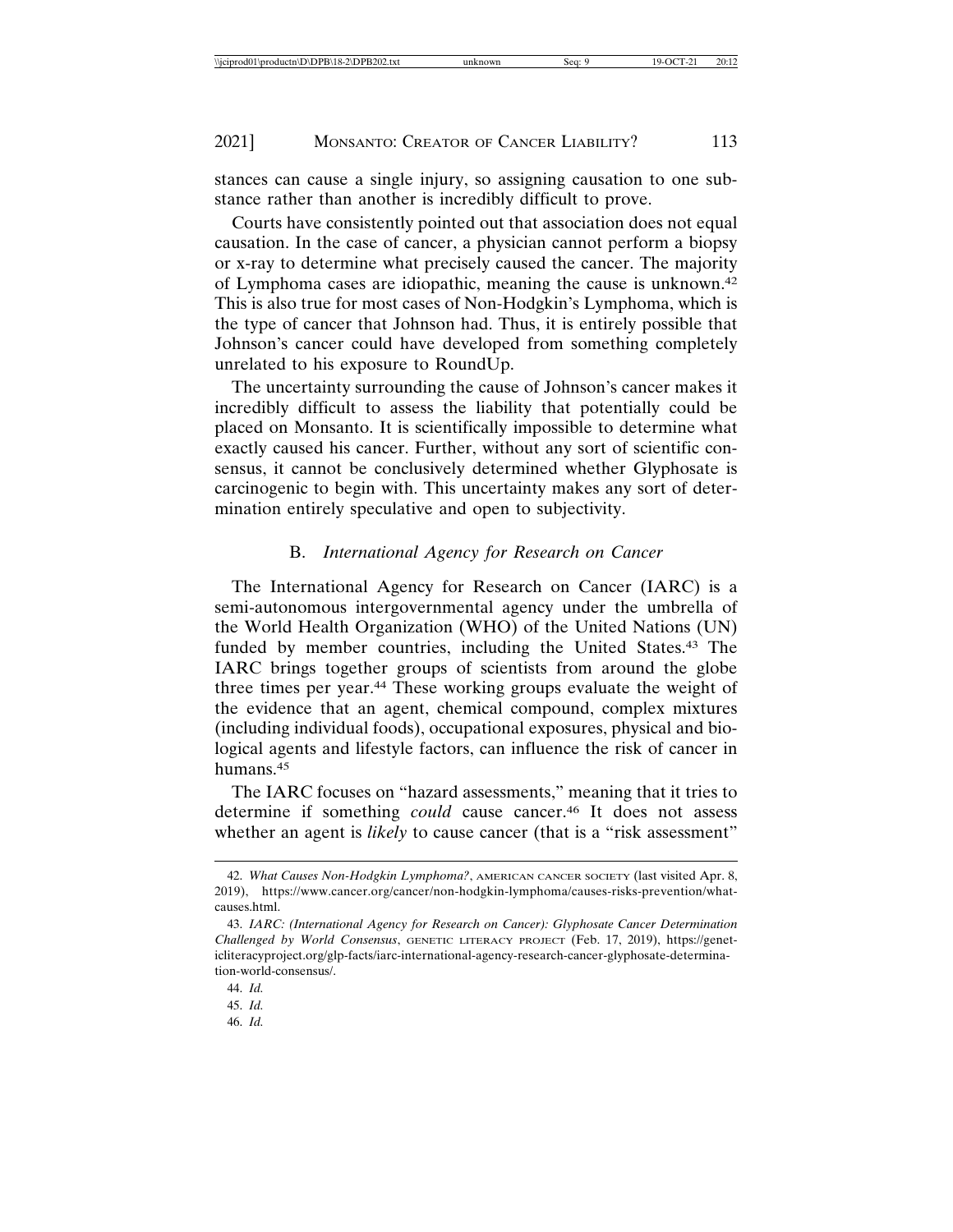and is largely dependent on exposure).47 This hazard/risk distinction has confused the public and even some regulatory agencies, and is exploited by activist groups that want to portray relatively safe products as dangerous.48 The IARC has classified hundreds of agents and substances as cancer-causing that are classified by regulatory agencies around the world as safe.49 A certain compound may be placed under one of four classifications: Group 1, carcinogenic to humans; Group 2A, probably carcinogenic to humans; Group 2B, possibly carcinogenic to humans; Group 3, not classifiable as to its carcinogenicity to humans; and Group 4, probably not carcinogenic to humans.<sup>50</sup>

The IARC is not as neutral and scientifically based as it portrays itself to be. In June 2007, Reuters reported that Aaron Blair, head of the IARC's glyphosate review group, withheld information showing that there was no link between glyphosate and cancer.51 In response, Blair stated in a sworn deposition that unpublished research by the U.S. National Cancer Institute would have made it less likely for glyphosate to meet the agency's criteria for being classified as "probably carcinogenic."52 In fact, when asked by Monsanto lawyers whether the unpublished data showed "no evidence of an association" between glyphosate and Non-Hodgkin's lymphoma, Blair replied: "Correct."53 According to Blair, the data was available two years before the IARC assessed glyphosate, but was not published in time because "there was too much to fit into one scientific paper."54 This finding is significant because the IARC only considers published research when assessing substances for carcinogenicity.<sup>55</sup> This new data, which came from a large American study on which Blair was a senior researcher, had not been published.56 This study, known as the Agricultural Health Study, had been conducted with 89,000 agricultural workers, farmers, and their families since the 1990s.57 It has been one of the largest and most

<sup>47.</sup> *Id.*

<sup>48.</sup> *IARC: (International Agency for Research on Cancer): Glyphosate Cancer Determination Challenged by World Consensus, supra* note 43.

<sup>49.</sup> *Id.*

<sup>50.</sup> *Id.*

<sup>51.</sup> Kate Kelland, *Cancer Agency Left in the Dark Over Glyphosate Evidence,* THOMSON REUTERS (June 14, 2017, 1:05 PM), https://www.reuters.com/investigates/special-report/glyphosate-cancer-data/.

<sup>52.</sup> *Id.*

<sup>53.</sup> *Id.*

<sup>54.</sup> *Id.*

<sup>55.</sup> *Id.*

<sup>56.</sup> Kelland, *supra* note 51.

<sup>57.</sup> *Id.*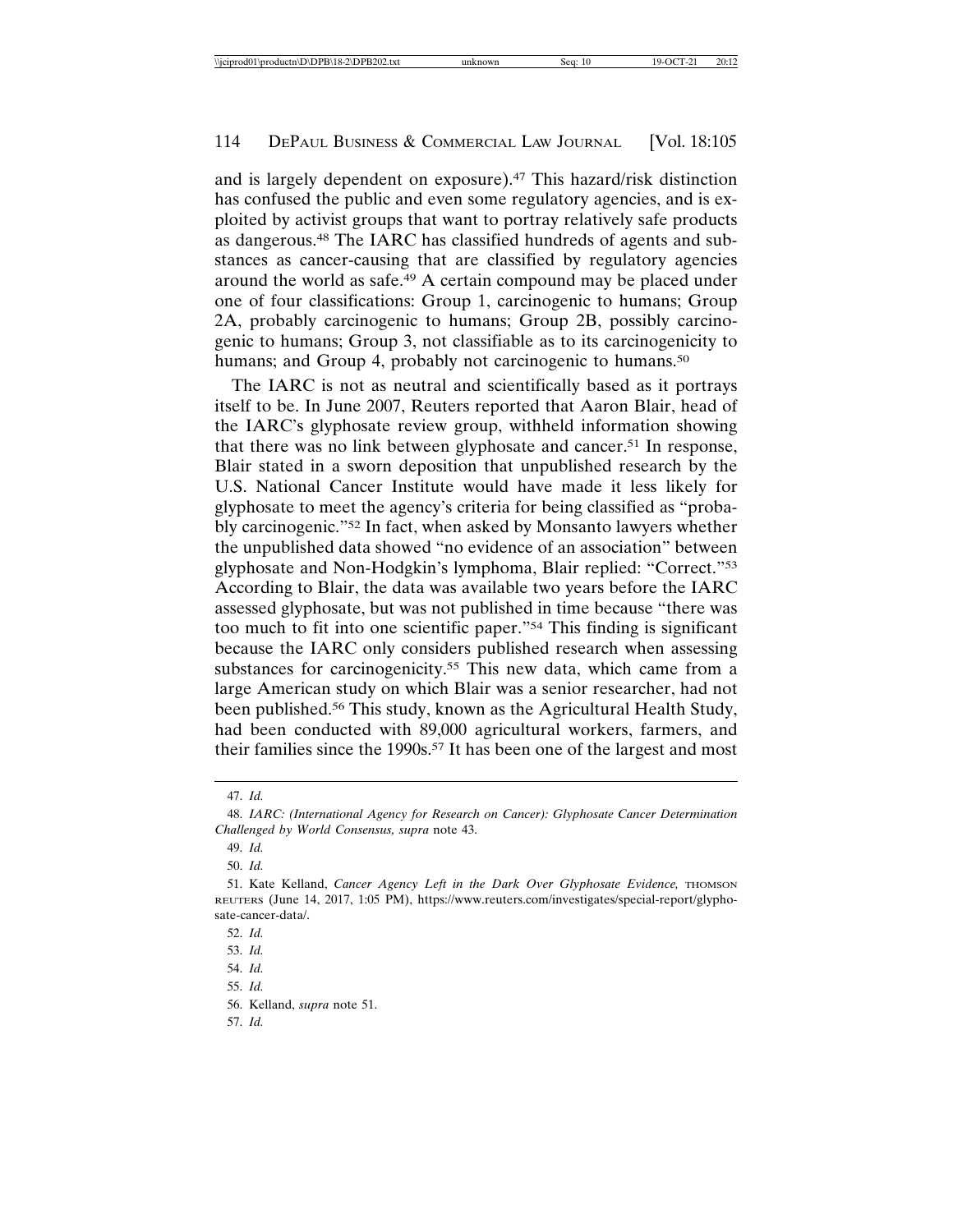highly regarded studies to examine the effects of pesticide use, including glyphosate, in real life.58

This lack of publication has sparked debate and contention. A leading U.S. epidemiologist, David Spiegelhalter, and a leading U.K. statistician, Bob Tarone—both independent of Monsanto—stated that the data was strong and relevant and that they could see no reason why it would not have been published*.* 59 The IARC's assessment of glyphosate may have been different had the IARC panel experts been able to take into account Blair's new data. Blair acknowledged this fact in the court documents reviewed by Reuters. By not reviewing this data, the IARC glyphosate review ignored multiple years of additional data from the largest and most comprehensive study on farmer exposure to pesticides and cancer.

The broad issue with this incident lies within the entire purpose of the IARC. The purpose of this board is to assess scientific evidence and provide unbiased information regarding whether a substance could cause cancer. However, the board members seem far more eager to reach certain conclusions that are in favor of their own personal agendas. This is an issue when decisions in cases like *Johnson* rely on this type of information being correct and well founded.60

The key differences between the IARC's report and others revolve around the breadth of evidence considered, the weight of human studies, consideration of physiological plausibility and, most importantly, risk assessment.61 The IARC did not take into account the extent of exposure to glyphosate to establish its association with cancer, while others did.62 The studies reviewed by the IARC, and other bodies, that looked at glyphosate's ability to produce mutations in bacteria and mammalian cells were negative.<sup>63</sup> The weight of evidence also indicated glyphosate was unlikely to cause significant DNA damage.<sup>64</sup> Animal and human studies by the European Food Safety Authority found that glyphosate was unlikely to be a carcinogenic hazard to humans.<sup>65</sup> Both studies included more studies and data than those

<sup>58.</sup> *Id.*

<sup>59.</sup> Id.

<sup>60.</sup> Johnson v. Monsanto Co., No. 16-cv-01244-MMC, 2016 U.S. Dist. LEXIS 58309 (N.D. Cal. May 2, 2016).

<sup>61.</sup> *If You Accept Science, You Accept Roundup Does Not Cause Cancer*, AMERICAN COUNCIL ON SCIENCE AND HEALTH (Oct. 9, 2018), https://www.acsh.org/news/2018/10/09/if-you-accept-science-you-accept-roundup-does-not-cause-cancer-13490.

<sup>62.</sup> *Id.*

<sup>63.</sup> *Id.*

<sup>64.</sup> *Id.*

<sup>65.</sup> *Id.*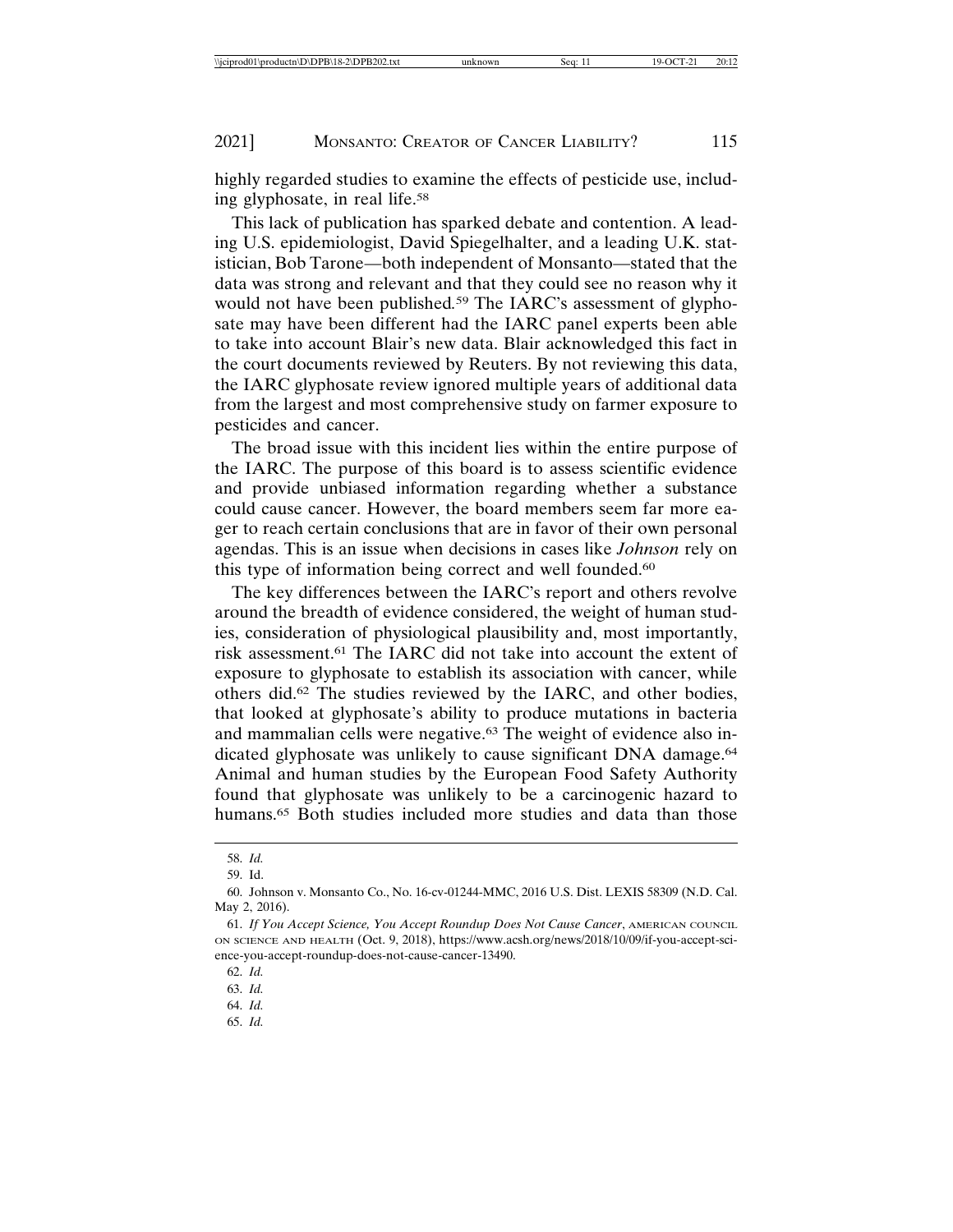conducted by the IARC.66 As previously mentioned, the Agricultural Health Study found no association between glyphosate and cancer in humans. Additionally, the 2016 review by Australia's regulator concluded glyphosate was safe, if used as directed.67

Despite the IARC's small size and budget, its assessments of whether or not substances are cancer causing tend to receive attention from policymakers and the public. This is why the results of IARC studies are so significant. Categorization of a product or substance found in it as carcinogenic, probably carcinogen, or even possibly carcinogenic can have a range of impacts on companies offering consumer products, from requiring new warnings on products to potential lawsuits.68 Even if the IARC reverses a classification by announcing that a product or substance is probably not carcinogenic, the new determination does not stop the metaphorical ball from rolling.69 This illustrates the massive impact an IARC classification can have on safe consumer products or substances.

It is not the jury's responsibility to make scientific conclusions. Controversial assessments, such as the IARC's, will lead a jury or a court to make problematic decisions based on animus towards certain companies, like Monsanto. These decisions will have a lasting, detrimental impact on litigation for similar cases in the future. Therefore, they should not be used as the basis of decisions such as those in *Johnson*. 70

## C. *Monsanto's Role in Research*

It is commonly argued that Monsanto has backed research that has found glyphosate to be non-cancerous. However, there are hundreds of glyphosate studies in the EPA's databases that were *not* funded by Monsanto.71 Studies conducted by the EPA, without the help of Monsanto, have come to the conclusion that glyphosate does not cause cancer. Specifically, the EPA stated in August 2019:

In April, EPA took the next step in the review process for glyphosate. EPA found – as it has before – that glyphosate is not a carcino-

<sup>66.</sup> *If You Accept Science, You Accept Roundup Does Not Cause Cancer, supra* note 61. 67. *Id.*

<sup>68.</sup> Jenner & Block LLP, *What a Change in IARC's Classification Means for Products That Have Been Branded (Possibly, Probably) Cancer-Causing*, LEXOLOGY (Oct. 13, 2016), https:// www.lexology.com/library/detail.aspx?g=67454713-7e38-4d1b-b32a-8b9f8c9befc7.

<sup>69.</sup> *Id.*

<sup>70.</sup> Johnson v. Monsanto Co., No. 16-cv-01244-MMC, 2016 U.S. Dist. LEXIS 58309 (N.D. Cal. May 2, 2016).

<sup>71.</sup> *The EPA says a chemical in Monsanto's weed-killer doesn't cause cancer—but there's compelling evidence the agency is wrong*, BUSINESS INSIDER (June 17, 2019) https:// www.businessinsider.com/glyphosate-cancer-dangers-roundup-epa-2019-5.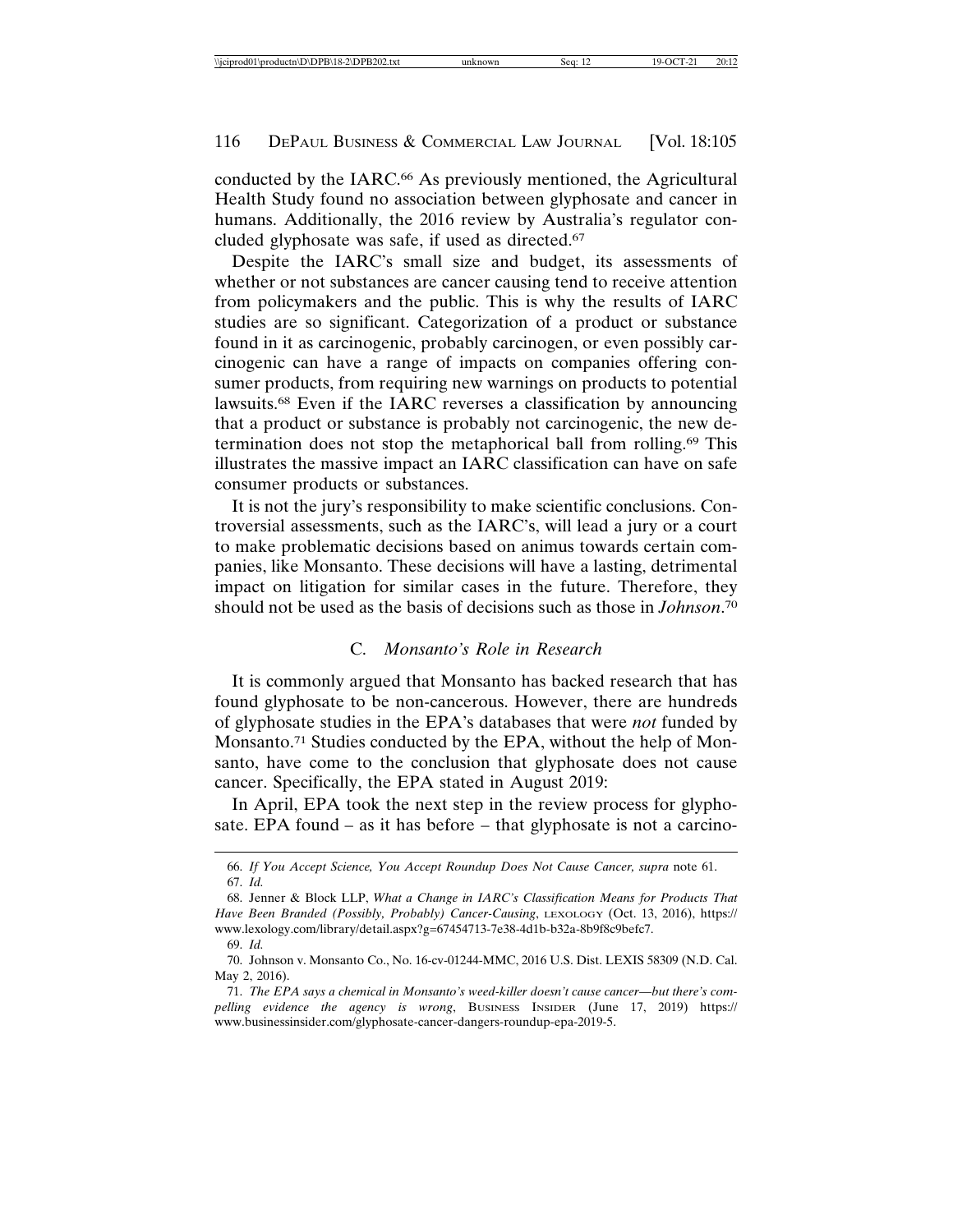gen, and there are no risks to public health when glyphosate is used in accordance with its current label. These scientific findings are consistent with the conclusions of science reviews by many other countries and other federal agencies.72

The EPA's classification of glyphosate as noncarcinogenic is consistent with many other international expert panels and regulatory authorities.73

# D. *Basis of the Jury's Verdict*

This case largely turned on a statement made in March 2015 by the IARC. In that statement, the IARC claimed that the key ingredient in RoundUp, glyphosate, is "probably carcinogenic to humans," meaning that it was classified as a Group 2A compound. Specifically, the release read:

IARC classified glyphosate as "probably carcinogenic to humans" (Group 2A). This was based on "limited" evidence of cancer in humans (from real-world exposures that actually occurred) and "sufficient" evidence of cancer in experimental animals (from studies of "pure" glyphosate). IARC also concluded that there was "strong" evidence for genotoxicity, both for "pure" glyphosate and for glyphosate formulations.74

Further, the IARC specifically stated that, "For the herbicide glyphosate, there was limited evidence of carcinogenicity in humans for Non-Hodgkin's Lymphona."75 Monsanto and other companies that form the Industry Task Force on Glyphosate have criticized the structure of the IARC report, stating: "the IARC does not look at actual risks to consumers, but at theoretical considerations. It does not consider how the assessed substances are handled, or look at actual

<sup>72.</sup> *EPA Takes Action to Provide Accurate Risk Information to Consumers, Stop False Labeling on Products*, ENVIRONMENTAL PROTECTION AGENCY (Aug. 8, 2019), https://www.epa.gov/ newsreleases/epa-takes-action-provide-accurate-risk-information-consumers-stop-false-labeling. 73. Id.

<sup>74.</sup> *IARC: (International Agency for Research on Cancer): Glyphosate Cancer Determination Challenged by World Consensus, supra* note 43.

<sup>75.</sup> Jesse Donovan, *The Impact of Glyphosate Regulation and Litigation on Monsanto*, SEEK-ING ALPHA (July 10, 2017, 8:54 AM), https://seekingalpha.com/article/4086589-impact-glysophate -regulation-litigation monsanto?page=2?referrer=https://seekingalpha.com/auth/gplus/call back?state=c6c47ecd4aa406e986f16163fa0f78eea4f3227e90eca806&code=4/XACe6f7pz5NFQAf h\_EbL6eebh-VPKcZh0qCEwv9J13ZFx1KzCaULhTq0dQVxi5Pz\_ucreenGMRkX33b1uU55ai 4&scope=https://www.googleapis.com/auth/userinfo.emailhttps://www.googleapis.com/auth/plus. me?referrer=https://seekingalpha.com/embargo/4086589?page=2?referrer=https://seekingalpha. com/auth/gplus/callback?state=c6c47ecd4aa406e986f16163fa0f78eea4f3227e90eca806&code=4/ XACe6f7pz5NFQAfh\_EbL6eebh-VPKcZh0qCEwv9J13ZFx1KzCaULhTq0dQVxi5Pz\_ucreen GMRkX33b1uU55ai4&scope=https://www.googleapis.com/auth/userinfo.emailhttps:// www.googleapis.com/auth/plus.me.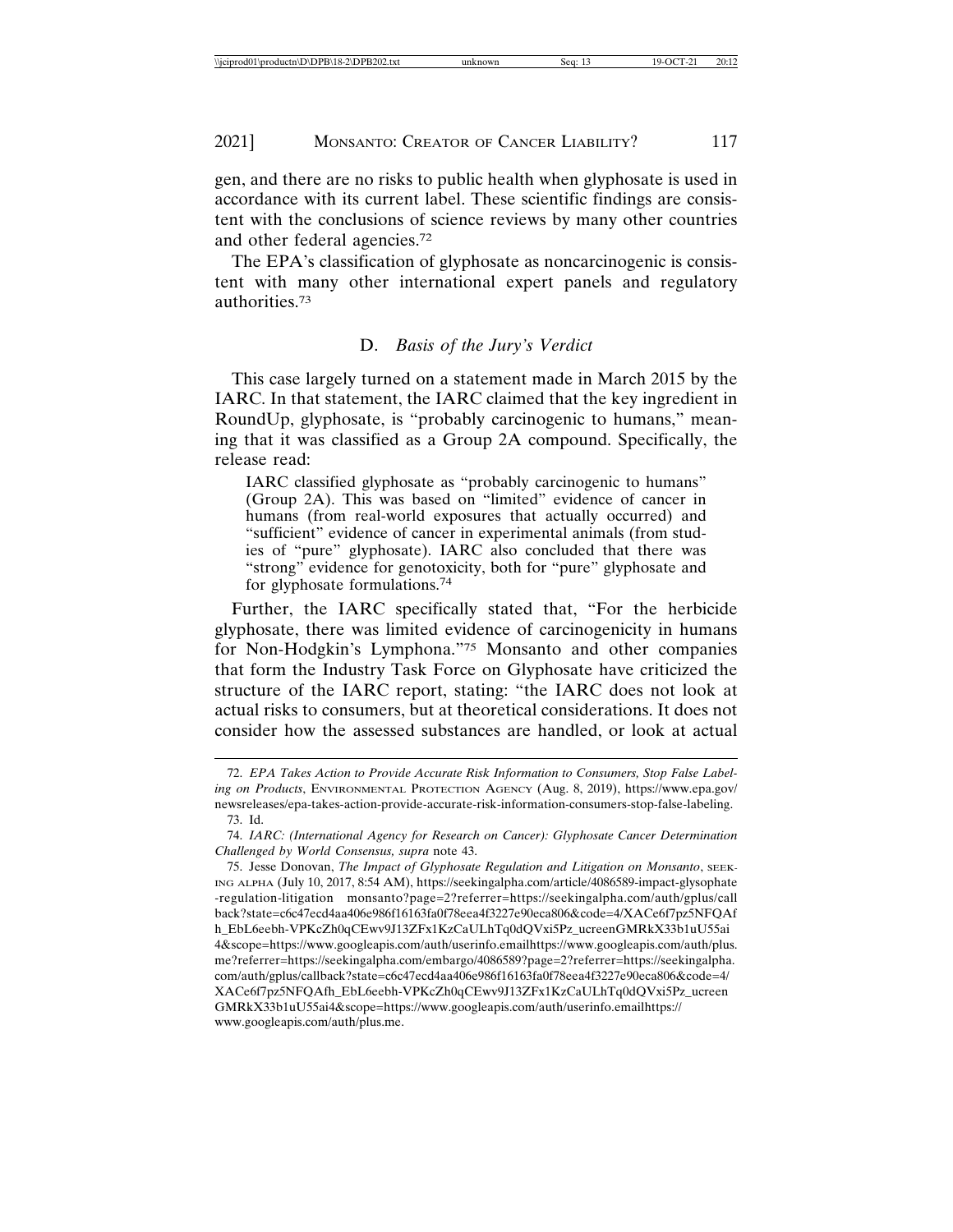exposure to them in everyday life."76 The Industry Task Force on Glyphosate has also criticized the IARC report's inconsistency with other studies, stating that it is: "the sole anomaly of numerous multiyear, comprehensive assessments conducted by hundreds of scientists worldwide who are responsible for ensuring public safety."77

The jury's reliance on the statement made by the IARC is problematic for several reasons. First, the IARC is not a regulatory authority, so it is not subject to performance standards established by the government. Regulatory authorities primarily act to protect the public at every level. They impose requirements, restrictions and conditions, which set standards in relation to any activity. In furthering their standards, they secure compliance and enforcement. As the IARC is not a regulatory authority, it is not subject to any such impositions by the government. Second, the IARC did not conduct any independent studies relating to this matter. Their conclusions are based entirely on studies conducted by other organizations. This kind of reliance furthers any underlying biases that the IARC may have had going into their research of glyphosate. By relying on other studies, the IARC was able to choose and manipulate those to meet their expectations or beliefs about glyphosate. Third, the IARC has classified more than 900 substances to date and only one of those substances has been identified as Group 4 (probably not carcinogenic to humans). The IARC's list of "known," "possible," and "probable" carcinogens include: sunshine, mobile phones, alcoholic beverages, wood dust, coffee, outdoor pollution, working as a hairdresser, wood smoke, night shifts, red meat—and the herbicide glyphosate.78 Only the glyphosate distinction has caused worldwide protest by advocacy groups and concern by government agencies.

The ambiguous nature of the IARC's results help to explain why the IARC found cancer hazards in glyphosate. There was no finding of a link between glyphosate traces in food and cancer. The group found "limited evidence" of carcinogenicity in agricultural workers exposed to glyphosate for Non-Hodgkin Lymphoma and prostate cancer. The panel found "sufficient evidence" of carcinogenicity in experimental animals. Further, the panel did not determine a specific cancer-causing mechanism or what level of exposure to glyphosate may be harmful. The World Health Organization itself declared that the IARC study did not indicate a need for more regulation of glypho-

<sup>76.</sup> Id.

<sup>77.</sup> *Id.*

<sup>78.</sup> *List of Classifications, Volumes 1-123*, WORLD HEALTH ORGANIZATION, (last visited Apr. 8, 2019) available at https://monographs.iarc.fr/list-of-classifications-volumes/.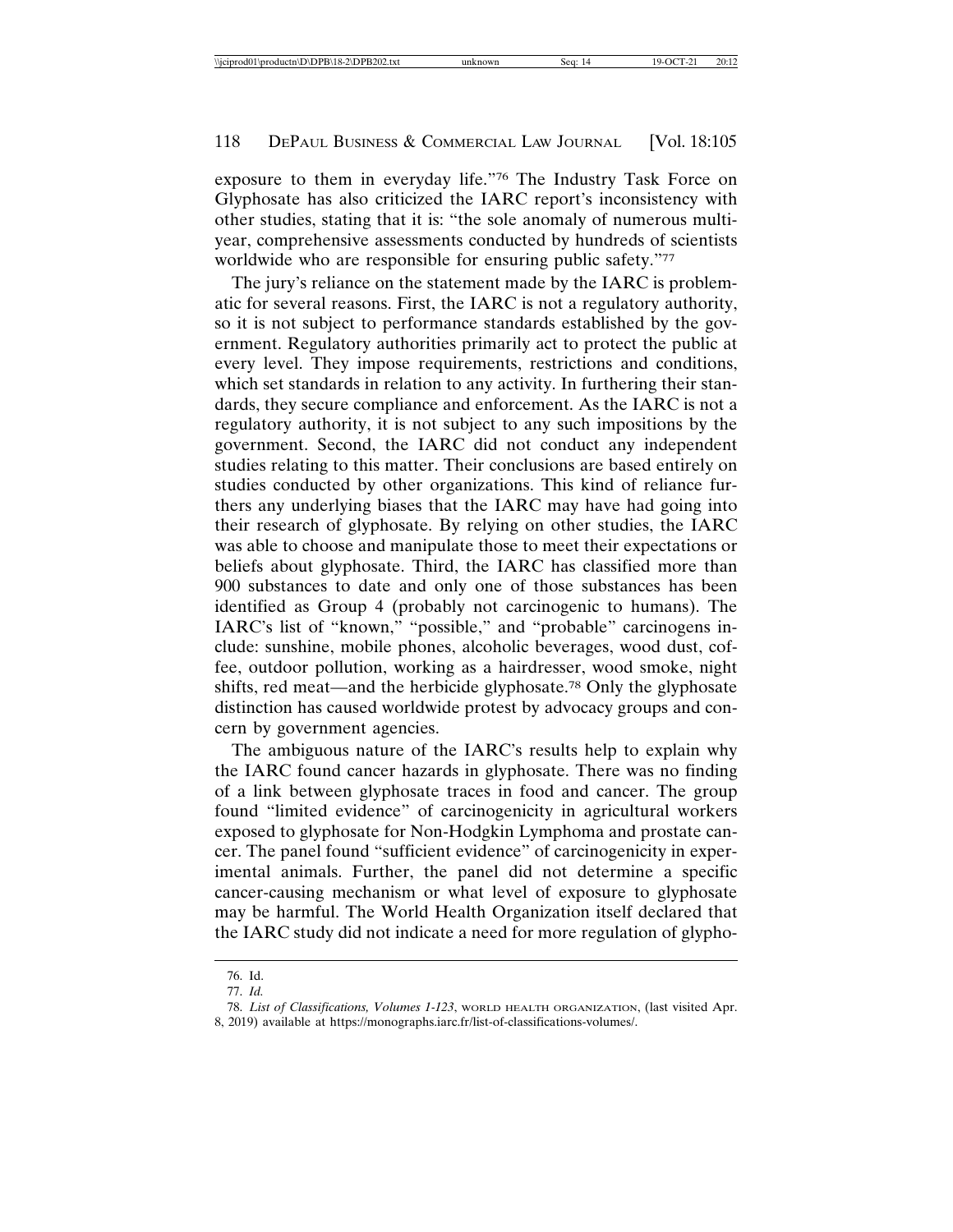sate, and since the IARC report, several health agencies have reviewed the science and concluded that glyphosate is not a carcinogen.79 Some of these agencies include the Environmental Protection Agency, Food and Agricultural Agency of the United Nations, Health Canada, European Food Safety Authority, and others.<sup>80</sup>

The jury was improperly permitted to rely on the results of the IARC's study of glyphosate. Jurors often rely on cognitive heuristics when making complicated judgments about the probative value of evidence, particularly when that evidence concerns issues about which they have little expertise, such as the possibility of glyphosate causing cancer.81 This type of decision making can often lead to inaccuracies. For this reason, it is imperative that jurors are fully informed of the type of information they are basing their conclusions off of. Further, information that is not correct and well-founded should not be used as the basis of a jury verdict. Otherwise, a jury's animus towards certain subjects of a lawsuit will influence their decision far more than any actual scientific information. In this case, there were blatant inconsistencies and issues with the IARC's report on glyphosate. Therefore, the jury placed far too much weight on the results of the IARC's study on glyphosate.

# V. IMPACT

# A. *Impact on Litigation*

Since the jury's verdict, Superior Court Judge Suzanne Bolanos has lowered the amount in damages to approximately \$78 million.<sup>82</sup> Judge Bolanos stated that the punitive damages were too high and needed to match Johnson's \$39 million award in compensatory damages.83 Further, she stated that punitive damages more than seven times as large as the compensatory award are not legally justified.84 Instead, she said that under constitutional law, the ratio should be one-to-one.85 Specifically, Judge Bolanos stated, "in enforcing due process limits, the

<sup>79.</sup> IARC: (International Agency for Research on Cancer): Glyphosate Cancer Determination Challenged by World Consensus, supra note 43.

<sup>80.</sup> Id.

<sup>81.</sup> Brian H. Borstein & Edie Greene, Jury Decision Making: Implications For and From Psychology, ASSOCIATION FOR PSYCHOLOGICAL SCIENCE (last visited Apr. 8, 2019), http:// www.law.nyu.edu/sites/default/files/upload\_documents/Jury-Decision-Making.pdf.

<sup>82.</sup> Yan, supra note 35.

<sup>83.</sup> Id.

<sup>84.</sup> Joel Rosenblat, Judge Upholds Bayer/Monsanto Roundup Cancer Liability But Slashes Award, INSURANCE JOURNAL (Oct. 23, 2018), https://www.insurancejournal.com/news/national/ 2018/10/23/505318.htm.

<sup>85.</sup> *Id.*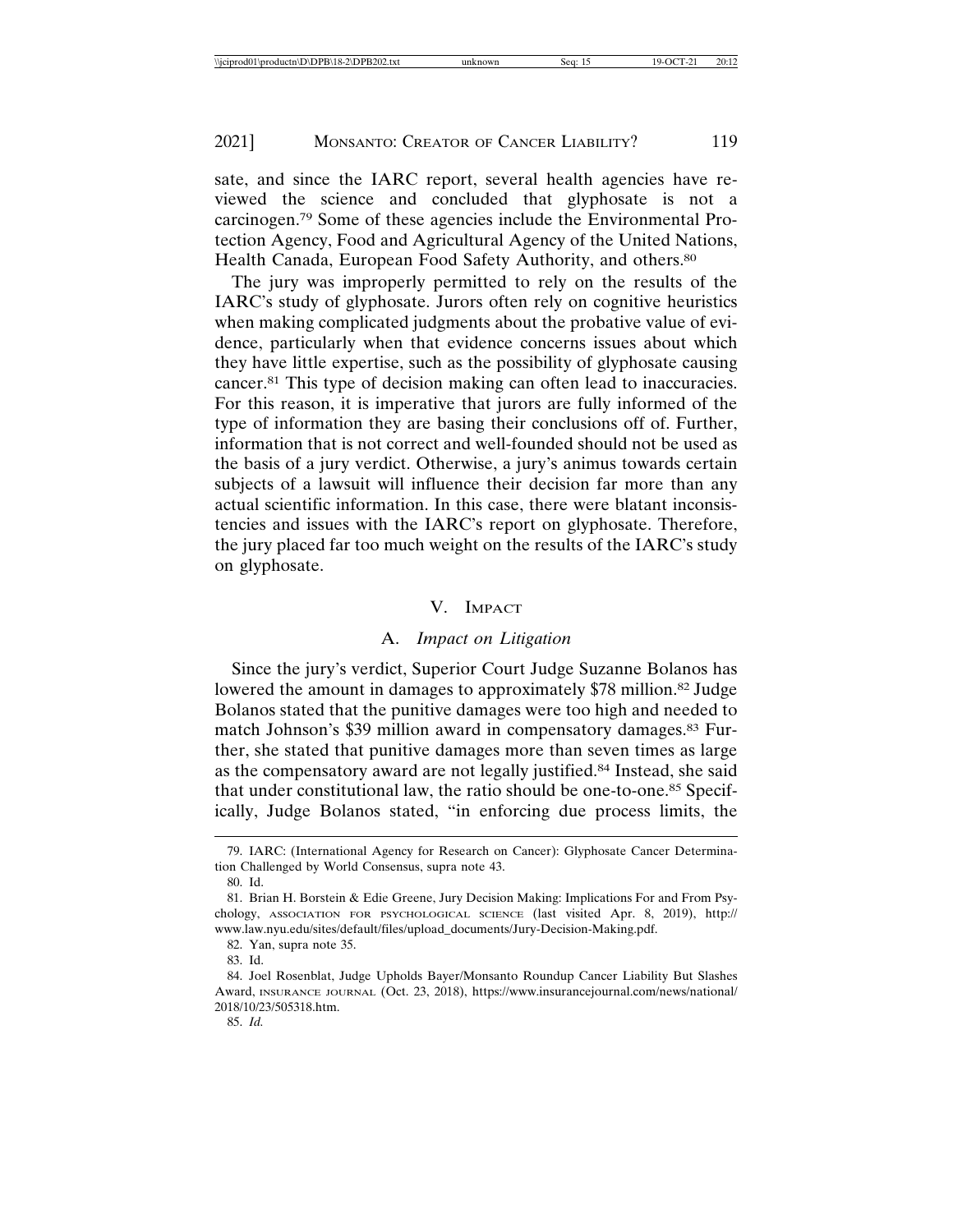Court does not sit as a replacement for the jury but only as a check on arbitrary awards."86

In response to the decrease in Johnson's punitive damages, Monsanto stated:

The court's decision to reduce the punitive damage award by over \$200 million is a step in the right direction, but we continue to believe that the liability verdict and damage awards are not supported by the evidence at trial or the law and plan to file an appeal with the California Court of Appeal.87

Monsanto requested a new trial on the punitive damages.<sup>88</sup> However, Johnson accepted the decreased award of \$78 million.<sup>89</sup> If Johnson had not accepted the smaller amount, then a new trial would have been set.90

Monsanto has appealed the decision.<sup>91</sup> Consequently, Johnson has also filed an appeal to reinstate the jury award.92 Johnson's attorneys are seeking an expedited handling of the appeal due to Johnson's declining health.93 One of the considerations an appeals court will weigh is whether the judge who handled the first trial allowed the plaintiff to introduce evidence "designed to inflame the jury with too much emotional appeal." Hopefully, this will bring to light the jury's animus toward glyphosate stemming from the statement by the IARC.

#### B. *Impact on Bayer AG as New Owner of Monsanto Company*

In June 2018, Bayer AG ("Bayer") acquired Monsanto Company for \$63 billion.94 The decision to purchase Monsanto was met with regulatory scrutiny and legal pitfalls. Officials around the world scrutinized the deal's effect on competition in the consolidation of the agricultural industry.95 Bayer-Monsanto was the last of a trio of megadeals to reshape the market for seeds and pesticide.96 Following the purchase of Monsanto, Bayer was faced with the court's award in

87. *Id.*

88. *Id.*

90. *Id.*

95. *Id.*

<sup>86.</sup> Sullivan, *supra* note 37.

<sup>89.</sup> *Id.*

<sup>91.</sup> Gillam, *supra* note 39.

<sup>92.</sup> *Id.*

<sup>93.</sup> *Id.*

<sup>94.</sup> Naomi Kresge & Tim Loh, *Bayer Warns on Profit Outlook After \$63 Billion Monsanto Deal*, BLOOMBERG (Sept. 5, 2018, 12:53 AM), https://www.bloomberg.com/news/articles/2018-09- 05/bayer-sees-earnings-lower-after-63-billion-monsanto-purchase.

<sup>96.</sup> *Id.*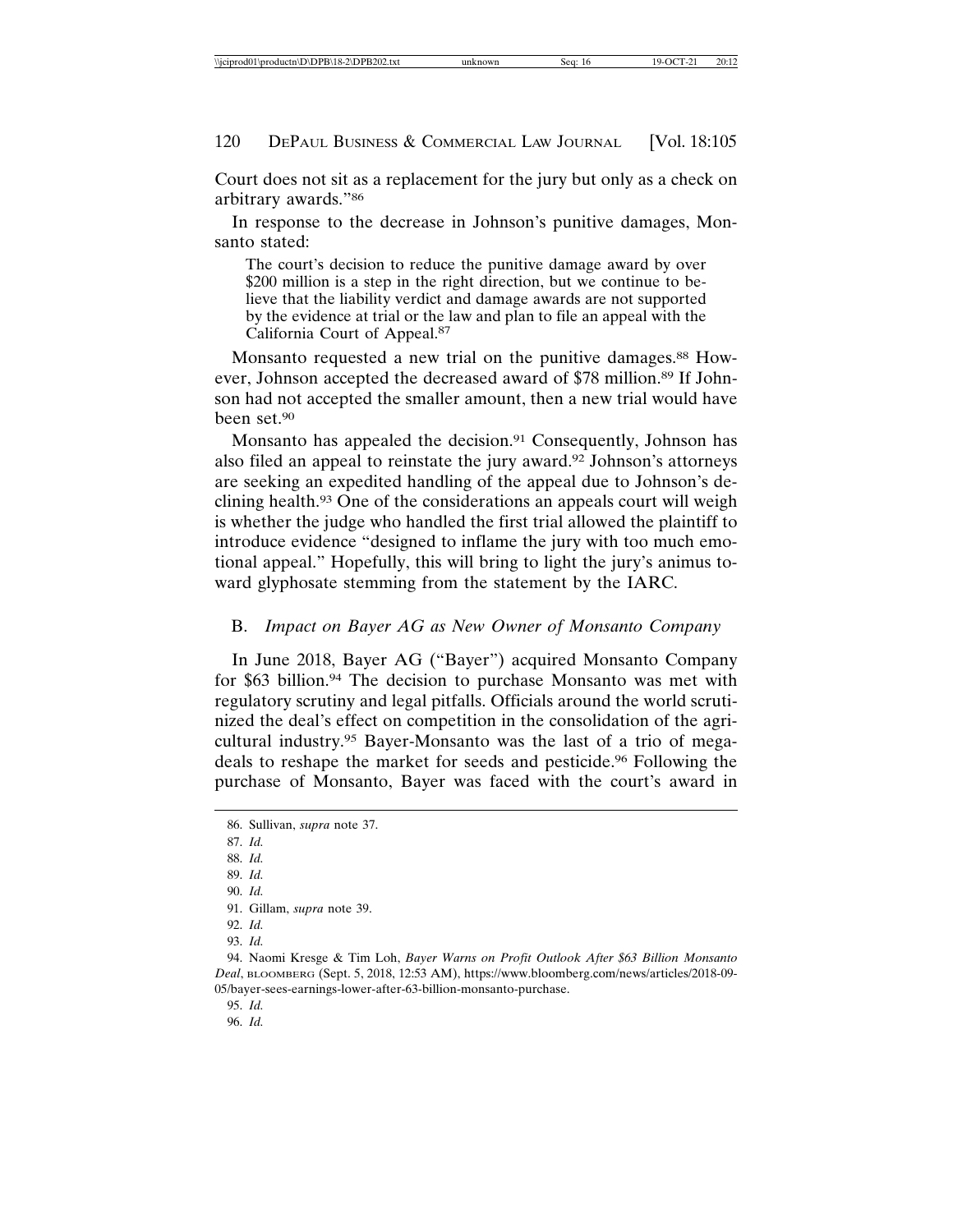*Johnson*. 97 However, Bayer maintains that it does not regret purchasing Monsanto and is prepared to set aside money for a "vigorous" defense.98

If litigation continues to generate verdicts of hundreds of millions of dollars against Monsanto, the company will have an enormous problem.99 Bayer's share price has dropped 30 percent since the jury verdict on August 10, 2018.100 Some believe that if Monsanto had been trading on its own, investor reactions would not have been so severe because agricultural chemical investors are "well familiar with the story of litigation risk and chemicals."101

Since RoundUp is a staple product in the farming industry, there is an enormous amount of potential liability. Monsanto Vice President, Scott Partridge, said in a statement:

Today's decision does not change the fact that more than 800 scientific studies and reviews—and conclusions by the U.S. Environmental Protection Agency, the U.S. National Institutes of Health and regulatory authorities around the world—support the fact that glyphosate does not cause cancer, and did not cause Mr. Johnson's cancer.<sup>102</sup>

An appeal could either confirm or overturn the court's decision. Another potential outcome is a settlement between Johnson and Monsanto.

# C. *Advantage to Potential Claimants*

Since RoundUp is one of the most widely used herbicides in the world, the court's decision in *Johnson* is historic.<sup>103</sup> Currently, there are about 8,000 lawsuits being brought against Bayer-Monsanto.104

101. Rosenblatt & Mulvany, *supra* note 96.

<sup>97.</sup> Johnson v. Monsanto Co., No. 16-cv-01244-MMC, 2016 U.S. Dist. LEXIS 58309 (N.D. Cal. May 2, 2016).

<sup>98.</sup> Kresge & Loh, *supra* note 91.

<sup>99.</sup> Joel Rosenblatt & Lydia Mulvany, *In Monsanto, Bayer Investors Inherit Hard-to-Predict Risk*, BLOOMBERG (August 14, 2018, 2:00 AM), https://www.bloomberg.com/news/articles/2018- 08-14/in-monsanto-bayer-investors-inherit-risk-that-s-hard-to-predict.

<sup>100.</sup> Tina Bellon, *U.S. judge selects first case in federal Monsanto weed-killer litigation*, THOM-SON REUTERS (Nov. 20, 2018), https://www.reuters.com/article/us-bayer-glyphosate-lawsuit/u-sjudge-selects-first-case-in-federal-monsanto-weed-killer-litigation-idUSKCN1NP2HZ.

<sup>102.</sup> *Statement from Scott Partridge, Vice President at Monsanto*, MONSANTO (Aug. 10, 2018), https://monsanto.com/news-stories/statements/statement-scott-partridge-vice-president-monsanto/.

<sup>103.</sup> Johnson v. Monsanto Co., No. 16-cv-01244-MMC, 2016 U.S. Dist. LEXIS 58309 (N.D. Cal. May 2, 2016).

<sup>104.</sup> *Bayer's Monsanto faces 8,000 lawsuits on glyphosate*, THOMSON REUTERS (Aug. 23, 2018, 8:34 AM), https://www.reuters.com/article/us-bayer-glyphosate-lawsuits/bayers-monsanto-faces-8000-lawsuits-on-glyphosate-idUSKCN1L81J0.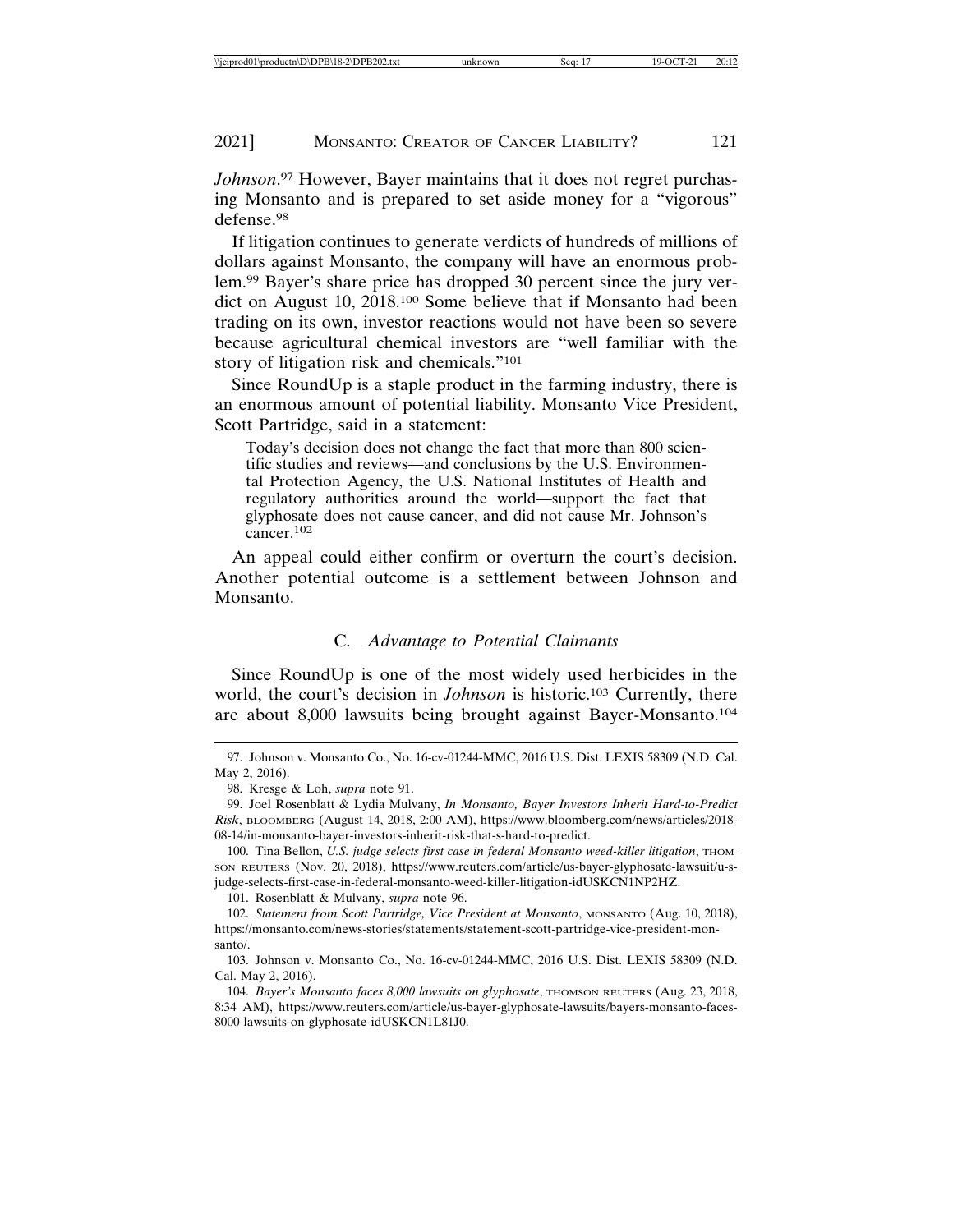This number continues to increase. The decision in *Johnson* is a classic example of a case "opening the floodgates" for other potential claimants.105 This trial served as an important test of the evidence against Monsanto and will serve as a template for litigating similar claims relating to glyphosate.106 An example of the *Johnson* framework already exists in several pending cases with plaintiffs that have requested an expedited trial due to their poor health.107

If Monsanto wins on appeal, it could be seen as a setback for similar plaintiffs to come. However, having been the first case of its kind to make it to trial, the framework for future cases has already been set. Plaintiffs may see the slashing of Johnson's award as discouraging, but the fact that he was given an award at all is incredibly significant given the history of other similar cases. This case will provide a roadmap for all pending cases and potentially allow some plaintiffs to win. By making emotional appeals to a jury, more plaintiffs could potentially defeat the challenge of lacking scientific consensus.

# D. *RoundUp Sales and Usage Post-Johnson*

Some say that this decision is the beginning of the end for products like RoundUp. However, there is much more to consider than the viewpoints of anti-glyphosate groups and the recent decision in *Johnson*. Companies like Monsanto are supported by their customers and if their customers do not take issue with glyphosate products, Monsanto will continue to have the financial support to fight these lawsuits.108 Although Monsanto's main market for glyphosate is traditional agriculture, it is also used to improve visibility and manage weed growth in non-cultivated areas such as railways tracks and verges.109 Non-crop use also includes weed control in the amenity, forestry, and in aquatic environments.110 Additionally, glyphosate is widely used by gardeners.<sup>111</sup> The unique mix of consumers in Monsanto's global market shows the variety of needs that glyphosate meets. The necessity of a product like RoundUp helps to provide as-

<sup>105.</sup> Johnson, No. 16-cv-01244-MMC (N.D. Cal. May 2, 2016).

<sup>106.</sup> Joel Rosenblatt et al., *Bayer Takes the Hit After Monsanto Loses Roundup Cancer Trial*, BLOOMBERG (Aug. 13, 2018, 2:09 AM), https://www.bloomberg.com/news/articles/2018-08-13/ bayer-drops-after-monsanto-loses-verdict-in-roundup-cancer-trial.

<sup>107.</sup> Johnson, No. 16-cv-01244-MMC (N.D. Cal. May 2, 2016).

<sup>108.</sup> Rick Polito, *Is a \$289 million judgment against Monsanto a turning point?*, NATURAL PRODUCTS INSIDER (Aug. 15, 2018), https://www.naturalproductsinsider.com/regulatory/289-million-judgment-against-monsanto-turning-point.

<sup>109.</sup> *How is glyphosate used?,* GLYPHOSATE FACTS (November 14, 2013), https:// www.glyphosate.eu/glyphosate-basics/how-glyphosate-used.

<sup>110.</sup> *Id.*

<sup>111.</sup> *Id.*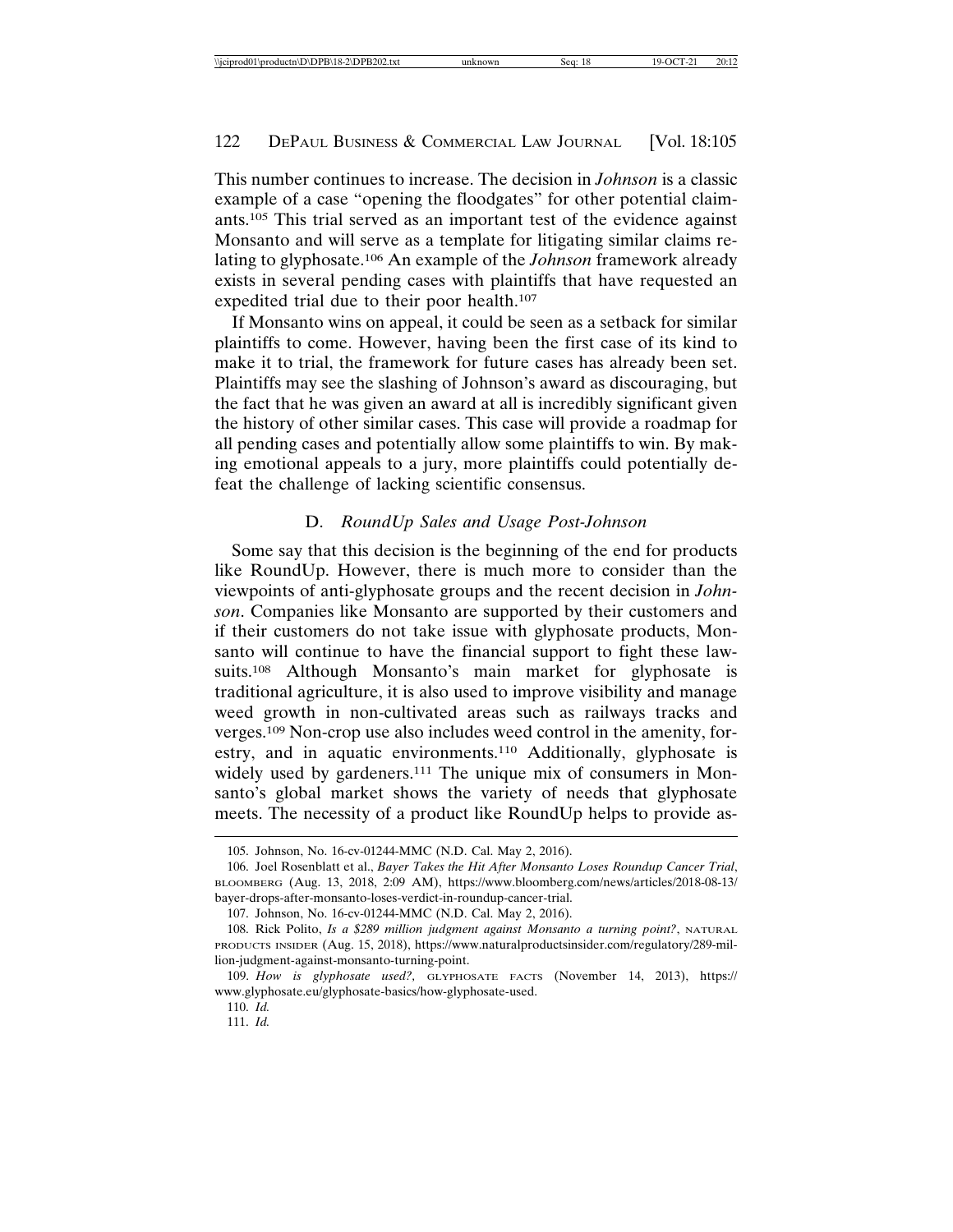surance that customers will likely not discontinue use and Monsanto will continue to have the financial ability to face future lawsuits.

Alternatives to glyphosate are few and those that do exist are not nearly as effective, some are even harmful to crop yield. In Europe, farmers have been using glyphosate in conjunction with biological alternatives, otherwise known as integrated pest management systems (IPM).112 However, if you ask farmers and scientists, you will hear that these methods are lacking. The Natural History Museum of Cleveland reviewed IPM chemicals for their herbicidal properties and found shortcomings among all of them.113 For example, acetic acid (vinegar), will burn the leaves of weeds, but it will also burn the leaves of crop plants.114 Fatty acids (another alternative) will also burn the leaves of plants, and don't last very long, re-opening the window to weed re-infestation.<sup>115</sup> When essential oils such as clove, peppermint, pine, and citronella are used, plant leaves are burned, and these essential oils are generally ineffective because they evaporate or are chemically inactivated before they contact a plant.116 Lastly, corn gluten can be used to prevent weeds from arising, but it only works on small size plots and doesn't work against all established, mature weeds.117 Therefore, without a viable option as an alternative, it is even less likely that consumers will make the switch from RoundUp. As a result, consumers may use RoundUp less, but it will likely be a small decrease, if any. Further, as previously discussed, this will likely have little financial impact on Monsanto and continue to provide them with the financial ability to fight lawsuits in the future.

With scientific evidence lacking any sort of consensus, it is unlikely that farmers and everyday customers will change their beliefs on a product with such a high level of performance and established history in their agricultural practices. What's more, investors in Bayer may not be aware of the risks because many analysts covering the company focus primarily on pharmaceuticals.

#### E. *Public Opinion and Perception of Monsanto Company*

The potential impact that litigation may have on public opinion is enormous. The success or failure of these lawsuits is clearly important,

<sup>112.</sup> Andrew Porterfield, *European farmers: Finding replacement for glyphosate is no easy task*, GENETIC LITERACY PROJECT (Nov. 14, 2017), https://geneticliteracyproject.org/2017/11/14/ european-farmers-finding-replacement-glyphosate-no-easy-task/.

<sup>113.</sup> *Id.*

<sup>114.</sup> *Id.*

<sup>115.</sup> *Id.*

<sup>116.</sup> *Id.*

<sup>117.</sup> Porterfield, *supra* note 109.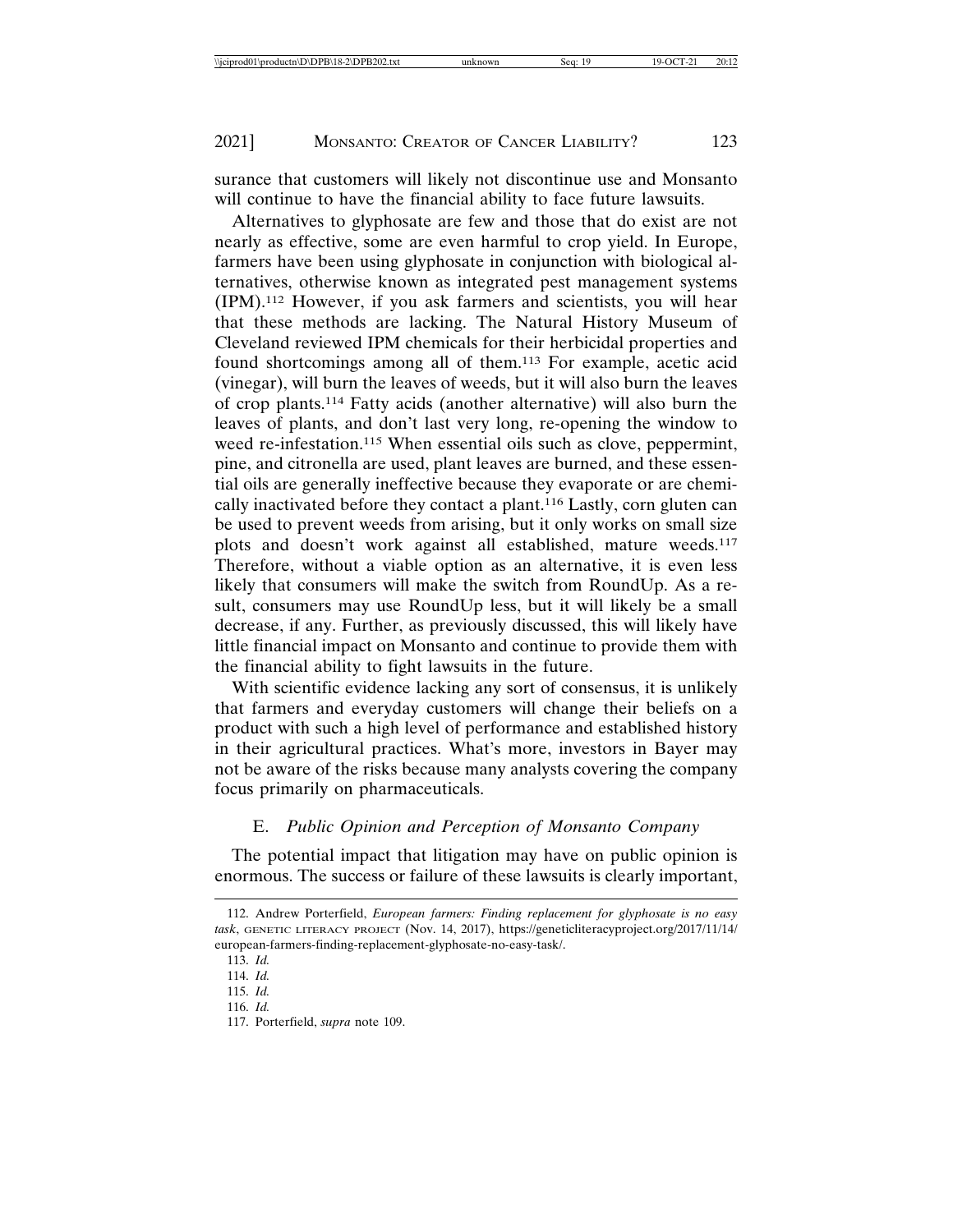but so is the media attention given to these litigants. There is perhaps no better way to destroy a business reputation than through a highprofile lawsuit involving death or injury. Regardless of the truthfulness behind such claims, having Monsanto's name attached is costly and challenging to reverse. However, Monsanto has fought against those challenging its reputation since the 1980s. Monsanto is notorious for being perceived negatively by the public, so mitigating the effects of public court room battles may be something that they are prepared to take on through appropriate media strategy.

# VI. CONCLUSION

Johnson is one of the first people to take Monsanto to trial over allegations that a chemical sold under their RoundUp brand causes cancer. The court's decision in *Johnson* will have a huge impact on future litigation of similar claims.118 However, this impact needs to be recognized in light of both its positive and negative aspects. In any industry, product safety and awareness is valuable and necessary to the public. However, labeling a safe product as unsafe based on inconclusive and inconsistent data has serious, lasting consequences. Creating potentially unlimited liability on producers of safe products will deter production and negatively impact corporations and individuals in the United States.

A credible decision cannot be reached when based on a complete lack of scientific consensus. Any sort of decision based on conflicting scientific findings is essentially a uniformed decision resting on the potential animus of a jury. *Johnson* sets a dangerous precedent and will likely encourage legislation regarding the production or usage of RoundUp and similar products in California and other states. Rash decisions could be made that impact established agricultural practices of the United States. This could potentially drive up costs and create numerous problems that solutions do not currently exist for. Therefore, lawsuits based on highly attenuated or speculative causation have the opportunity to negatively impact the legal, agricultural, and business world in a very significant way.

Glyphosate has been used in products like RoundUp for over four decades and has never been conclusively proven to cause cancer by any reputable organization in the world. Conversely, it has also never been conclusively proven to *not* cause cancer by any reputable organization in the world. Decisions like this must be based on science

<sup>118.</sup> Johnson v. Monsanto Co., No. 16-cv-01244-MMC, 2016 U.S. Dist. LEXIS 58309 (N.D. Cal. May 2, 2016).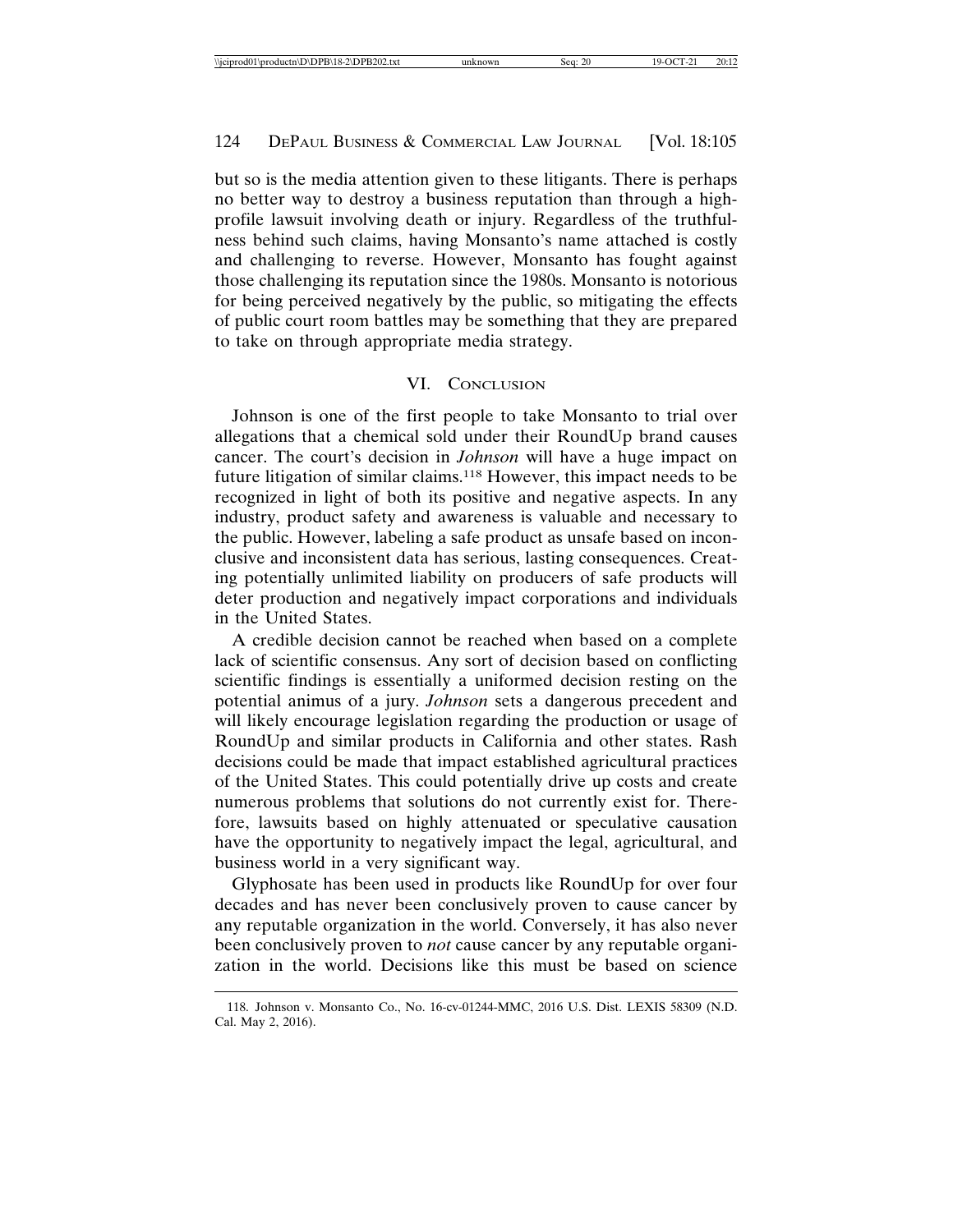| $\cdots$<br>$^{\circ}$ 2\DPB202.txt<br>20:12<br>-<br>roductn\D\DPB\18-2`<br>м<br>\\iciprod0.<br>Sea:<br>nown<br>∟ \DE |
|-----------------------------------------------------------------------------------------------------------------------|
|-----------------------------------------------------------------------------------------------------------------------|

rather than animus and biased research in favor of either party. If inconclusive and heavily debated research is permitted to persuade a jury, the potential liability is seemingly unlimited.